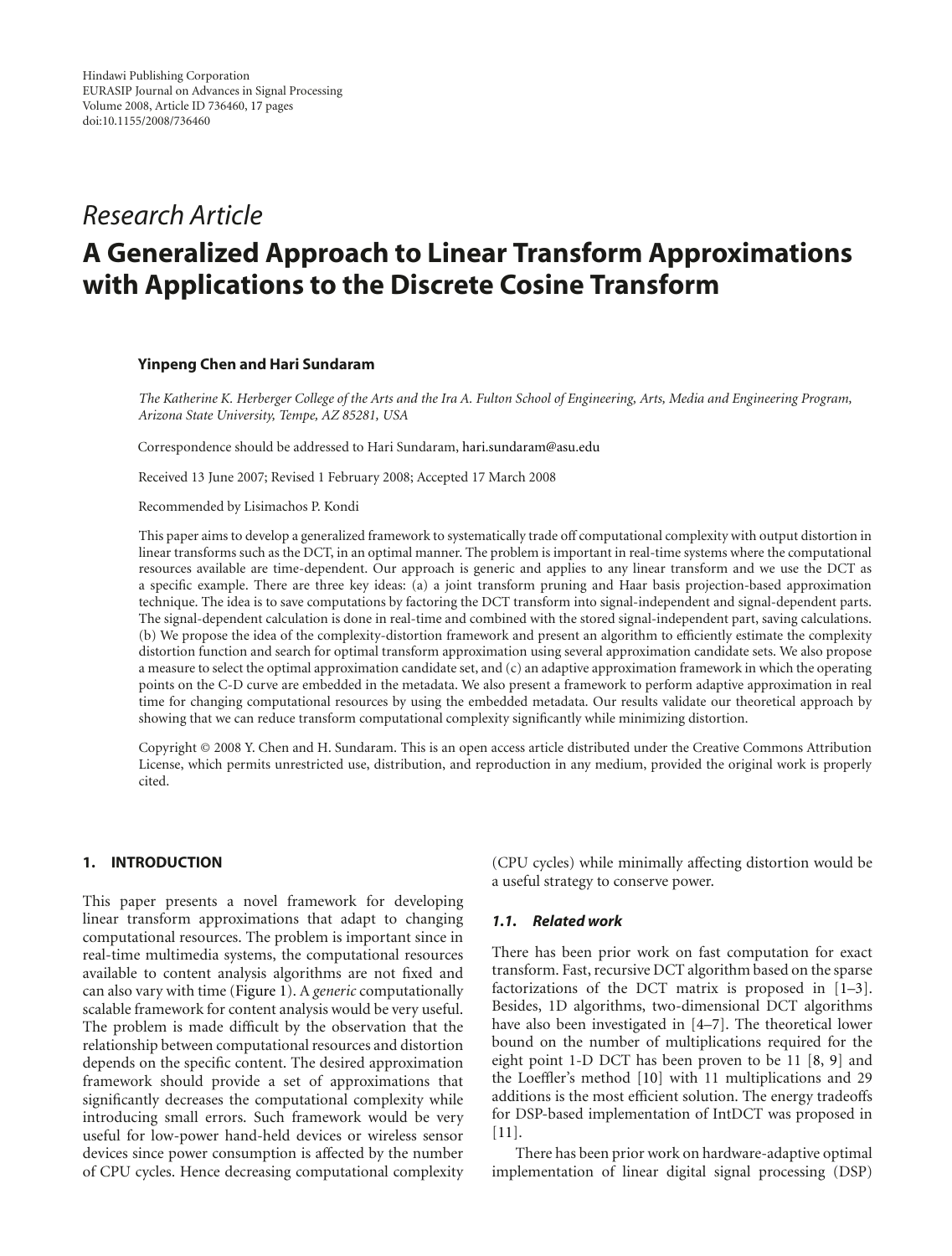

FIGURE 1: Computational complexity for fixed and adaptive transforms (e.g., video decoding algorithm that adapts to changing computational resources). During the time between  $t_1$  and  $t_2$ , the available resources for video player are less than the computational complexity needed for video decoding and rendering. This can either result in a delay or a frame drop.

transforms. SPIRAL [12] automatically generates highperformance code that is tuned to the given platform for a specified transform. ATLAS [13, 14] is a well-known linear algebra library and generates platform-optimized BLAS routines by searching over different blocking strategies, operation schedules, and degrees of unrolling. We note that both fast DCT calculation and hardware adaptation are *exact* transform implementations. Our proposed research is complementary to these approaches and will take advantage of prior research.

The DCT approximations based on pruning techniques have been well studied. The pruning techniques save computations by removing the operations on the input coefficients that equal to zero and removing the operations on the output coefficients that have small energy. Only a subset of output coefficients that have higher energy is computed and the rest output coefficients are set to zero directly. In [15–17], several fast 1-D FFT pruning techniques are proposed. The 2-D FFT pruning method is presented in [18]. It saves more computation compared to the row-column pruning method for 2-D FFT. In [19, 20], the authors propose algorithms for pruning 1-D DCT. The 2-D DCT pruning algorithms that are more efficient than row-column pruning method are presented in [21, 22].

There has been prior work on adaptation in multimedia applications. Part 7 of the MPEG-21 standard, entitled digital item adaptation (DIA), has specified a set of description tools for adapting multimedia based on the user characteristics, terminal capabilities, network characteristics, and natural environment characteristics [23, 24]. The systemspecific complexity or power optimization have already been thoroughly studied for different multimedia codecs [25–30]. The computational efficient transforms in video coding was proposed in [31, 32]. A number of complexityscalable coders [33–38] have been proposed to perform real-time coding/decoding under different computational complexity. In more theoretical work [39], the authors look

at properties of approximate transform formalisms and [40] look at relationship between Kolmogorov complexity and distortion.

However, several issues remain: (a) while there has been some success in complexity scalable decoders, there are no formal *generic* adaptation strategies to guide us for other content analysis applications, (b) given a specific transform (say DCT) approximation and distortion, there is no framework that enables us to systematically change the approximation in real-time to take advantage of additional computational resources to minimize distortion.

#### *1.2. Our approach*

In this paper, we build upon earlier results [41, 42] to develop a novel framework to systematically trade off computational complexity with output distortion, in linear transform approximation, in an optimal manner. We address three problems (shown in Figure 2) in this paper.

- (i) estimate the optimal linear transform approximation for *single input* for different computational resources with minimum distortion. We address this problem by showing that a transform can be efficiently factored into two parts—a signal-dependent and a signal-independent calculation. We will use basis projection, pruning and joint pruning, and basis approximation schemes;
- (ii) estimate the optimal linear transform approximation for *input set* for different overall computational resources with minimum distortion. We solve this problem by introducing the formalism of a complexity-distortion function using ideas from rate-distortion theory. We then show how approximate this function using an approximate candidate set. Finally, we will present a fast algorithm to transform each input element with an approximation operator, such that we satisfy the computational complexity requirements while minimizing distortion;
- (iii) perform the real-time optimal approximation for *input set* that adapts to the available computational resources. We will show how to compute and embed metadata in the image as well as show a decoding algorithm to allow for adaptive approximation. The metadata is embedded by the encoder and the complexity adaptation is done at the decoder.

We have tested our approximation ideas on a widely used linear transform—the DCT. We have used the Haar wavelet basis projection to approximate the transforms and combine it with DCT pruning approximation. Our experimental results on the Lena image are excellent. They show that (a) the joint approximation that combines basis projection and pruning has better results (i.e., better tradeoff of computational complexity and distortion) than using basis projection or pruning alone. (b) Our fast algorithm works well for estimating conditional complexity distortion function (CCDF). The estimation result is close to the exact CCDF. The relative error is 0.039%. (c) We finally show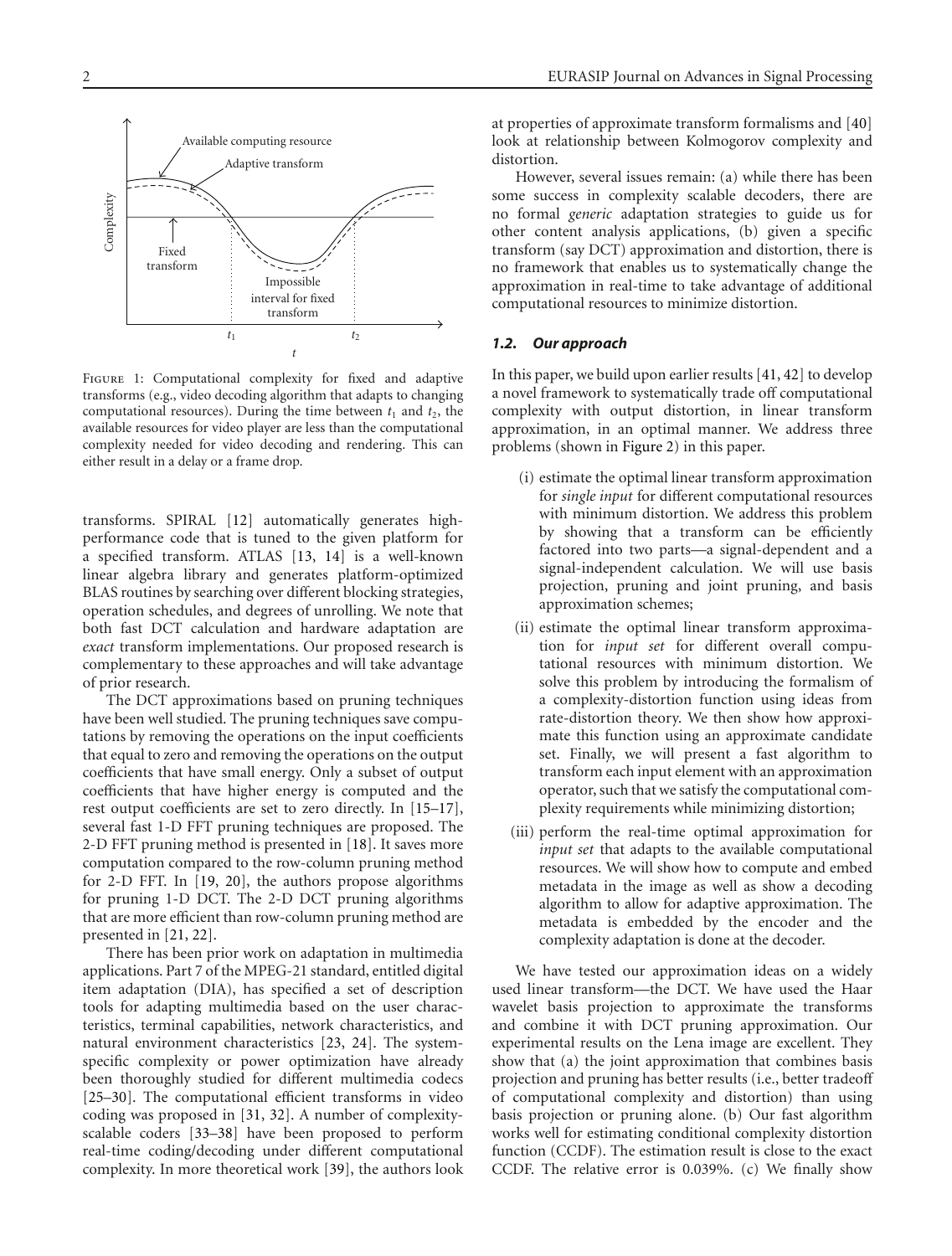the relationship between the metadata size and introduced distortion.

This submission is our first comprehensive submission on this subject, and includes several new theoretical and experimental results as well as detailed algorithms. In particular, there are several key innovations over prior work [41, 42].

- (1) *DCT approximation:* we focus on a joint pruningbasis projection approximation strategy for the DCT in this paper—the prior work focused on FFT approximation using basis projection. This is an important difference as we exploit the unique spectral structure of the DCT for transform-based pruning in our approximation framework.
- (2) *New joint pruning-projection approximation strategy:* we improve the basis projection approximation algorithms in earlier work by joint approximation that combines basis projection and pruning. This is a significant improvement, as it significantly extends the earlier theoretical framework using basis projection alone. Importantly, it reveals that incorporating the spectral characteristics of the transform can provide significant gains to approximation. In experiment results, we can clearly see that the complexity distortion curve drops down after combining basis projection and pruning approximation.
- (3) *New theoretical proof and detailed algorithms:* realtime adaptive approximation. We show new theoretical proofs for operating point selection. We provide detailed algorithms for metadata embedding and decoding.
- (4) *New experimental results:* we discuss how to construct approximation candidate set for each approximation technique in detail. We compare three different approximation techniques (basis projection, pruning, and joint approximation that combines basis projection and pruning) in terms of conditional complexity distortion function. The experimental results show that the joint approximation has less distortion for the same computational complexity. We show the relationship between the metadata size and sampling distortion.

This paper is organized as follows. In Section 2, we define the notations that are used in this paper. In Section 3, we define the optimal approximation for single input and propose three approximation techniques. We apply the three approximation techniques on the DCT and analyze the computational complexity of the approximations in Section 4. In Section 5, we define the optimal approximation for input set and estimate the optimal approximation by using conditional approximation algorithm. In Section 6, we define complexity distortion function and conditional complexity distortion function (CCDF) for linear transform approximation on input set. We also present a fast algorithm to estimate conditional complexity distortion function (CCDF) and propose how to find the conditional

| Notation                    | Explanation                                                                                                                                                                                                                                  |
|-----------------------------|----------------------------------------------------------------------------------------------------------------------------------------------------------------------------------------------------------------------------------------------|
| $\mathcal{X}$               | Single input (e.g., image block)                                                                                                                                                                                                             |
| T                           | Linear transform operator (e.g., DCT)                                                                                                                                                                                                        |
| $\widetilde{T}$             | Approximate transform operator for a single input                                                                                                                                                                                            |
| Tx                          | Result of exact transform for a single input $x$                                                                                                                                                                                             |
| $\widetilde{T}x$            | Result of approximation transform for a single input<br>$\mathcal{X}$                                                                                                                                                                        |
| C(T)                        | Computational complexity of the linear transform T<br>for single input (number of operations)                                                                                                                                                |
| $C(\widetilde{T})$          | Computational complexity of the approximate trans-<br>form $\tilde{T}$ for a single input (number of operations)                                                                                                                             |
| X                           | A set of inputs $(X = \{x_i\}, i = 1, , N)$ , where $x_i$ is an<br>element of the input set $X$ (e.g., image)                                                                                                                                |
| N                           | Number of elements in input set <b>X</b> . $ X  = N$                                                                                                                                                                                         |
| T                           | Linear transform set operator (e.g., DCT) $T = \{T_i$<br>$T_i$ = T, $i$ = 1,, N}. Each element $T_i$ is the<br>linear transform operator for the corresponding<br>input element $x_i$ . All elements are identical (exact<br>transform $T$ ) |
| Ĩ                           | Approximate transform set for an input set ( $\widetilde{\mathbf{T}} = \{ \widetilde{T}_i \mid$<br>$i = 1, \ldots, N$ ). Each element $\widetilde{T}_i$ is the approximation<br>operator for the corresponding input element $x_i$           |
| <b>TX</b>                   | Result of exact transform for input set $X(TX)$ =<br>$\{Tx_i\})$                                                                                                                                                                             |
| ĨХ                          | Result of approximation transform for input set X<br>$(\widetilde{\mathbf{T}}\mathbf{X} = {\{\widetilde{T}_i x_i\}})$                                                                                                                        |
| C(T)                        | Computational complexity of the linear transform set<br><b>T</b> for input set (number of operations)                                                                                                                                        |
| $C(\widetilde{\mathbf{T}})$ | Computational complexity of the approximate trans-<br>form set $\tilde{T}$ or input set (number of operations)                                                                                                                               |

approximation based on estimated CCDF. We discuss how to encode and decode metadata for resource adaptive approximations in real time in Section 7. We show the experimental results in Section 8 and conclude the paper in Section 9.

## **2. PRELIMINARIES**

In this section, we define the notations that are used in the rest of this paper. Table 1 shows a list of notations and their meanings. We separate notations into two categories:

- (1) notations related to approximate transform for *single input* (e.g., DCT approximation for an image block);
- (2) notations related to approximate transform for *input set* (e.g., DCT approximation for entire image).

The computational complexity of the exact transform set **T** and the computation complexity of the approximate The computational complexity of the exact transform<br>set **T** and the computation complexity of the approximate<br>transform set  $\tilde{T}$  for any input set **X**—(i.e., *C*(**T**) and *C*( $\tilde{T}$ )) are defined as the average number of operations per input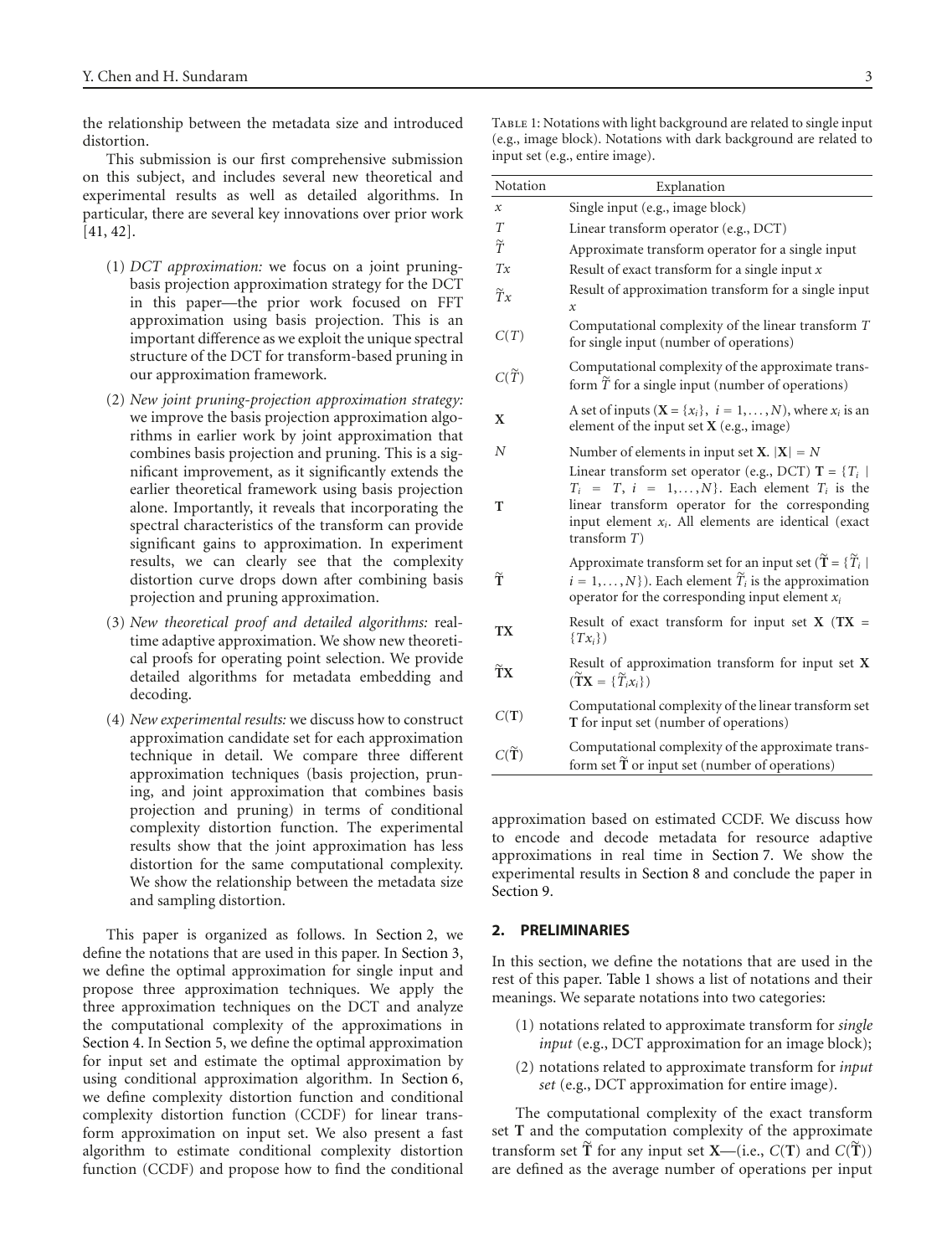element to compute **TX** and 
$$
\widetilde{\mathbf{T}}\mathbf{X}
$$
 for any input set **X**:  
\n
$$
C(\mathbf{T}) \triangleq \frac{1}{N} \sum_{i=1}^{N} C(T_i) = C(T), \qquad C(\widetilde{\mathbf{T}}) \triangleq \frac{1}{N} \sum_{i=1}^{N} C(\widetilde{T}_i),
$$
\n(1)

where *N* is the number of elements in input set **X** (i.e.,  $|X|$  = *N*), since all elements in exact transform set **T** are identical (i.e., exact DCT operator *T*), the average operation number of exact transform set **T** equals the operation number of the DCT operator *T* (i.e.,  $C(T) = C(T)$ ). We use the definition involving the average in (1), as it allows us to analyze the input independent of the input resolution.

Note that in this paper, when we refer to complexity, it is computational complexity of the transform. We will assume that a single real addition, subtraction, or multiplication uses equivalent computing costs and they are all considered to cost one operation. This is also true for some of the DSP chips. The case when the costs are different is easily handled by using appropriate weights in the calculations.

## **3. TRANSFORM APPROXIMATION FOR SINGLE INPUT**

In this section, we will discuss the transform approximation for single input. First, we define the optimal transform approximation for single input *x* and then discuss our approximation approach.

#### *3.1. Problem statement*

**3.1. Problem statement**<br>The optimal approximate transform  $\widetilde{T}_x^*(C)$  for the single input  $\overline{x}$  for desired exact transform  $\overline{T}$  for available computational resource *C* is defined as follows:<br> $\widetilde{T}_x^*(C) \triangleq \arg \min d(Tx, \widetilde{T}x)$  $\frac{1}{T}$ <br> $\frac{1}{T}$ 

$$
\widetilde{T}_x^*(C) \triangleq \underset{\widetilde{T}:C(\widetilde{T}) \leq C}{\text{arg min}} \, d(Tx, \widetilde{T}x),\tag{2}
$$

where  $d(\cdot)$  is the standard Euclidean metric. The equation  $i.e(1)$  ≤  $i.e(1)$  ∴ $i.e(1)$  ≤  $i.e(1)$  ∴ $i.e(1)$  ≤  $i.e(1)$  ∴ $i.e(1)$  ∴ $i.e(1)$  ∴ $i.e(1)$  ∴ $i.e(1)$  ∴ $i.e(1)$  ∴ $i.e(1)$  ∴ $i.e(1)$  ∴ $i.e(1)$  ∴ $i.e(1)$  ∴ $i.e(1)$  ∴ $i.e(1)$  ∴ $i.e(1)$  ∴ $i.e(1)$  ∴ $i.e(1)$  ∴ $i.e(1)$  ∴ $i.e(1)$  ∴ $i.e(1)$  ∴ $i.e(1)$  ∴minimizes output distortion while satisfying computational complexity constraints *C*. In the rest of this section, without loss of generality, we will assume that *x* is an  $M \times 1$ <br>dimensional vector and that the exact transform *T* and<br>approximate transform  $\tilde{T}$  are both  $M \times M$  matrices. The dimensional vector and that the exact transform *T* and approximate transform  $\tilde{T}$  are both  $M \times M$  matrices. The matrix  $B_k$  is an  $M \times k$  matrix with only *k* orthogonal column vectors.

## *3.2. Our approach*

We now propose three techniques for linear transform approximation for single input: (a) basis projection approximation, (b) pruning, and (c) joint approximation that combines basis projection and pruning.

#### *3.2.1. Basis projection approximation*

The main idea in our basis projection approximation algorithm for the single input involves dimensionality reduction. The approximate transform based on basis projection approximation can be represented as follows:<br>  $\widetilde{T}x = TB_kB_k^T x.$ 

$$
\widetilde{T}x = T B_k B_k^T x. \tag{3}
$$

 $\widetilde{T}x = T B_k B_k^T x. \eqno(3)$  This decomposition allows us to compute<br>  $\widetilde{T}x$  into two steps: (a) project *x* onto  $B_k$ : (i.e.,  $B_k^T x$ ), then (b) project the result onto *TBk*. The significant advantage is that *TBk* is *independent of the input*, and can be precomputed and stored offline. We only need compute  $B_k^T x$  and combine with the stored *TBk* matrix during real-time computation (Figure 3).

## *3.2.2. Pruning*

 $\sqrt{2}$ 

The key idea of a pruning algorithm [19, 20] is that we remove the calculations in the exact transform that are only related to the output coefficients with small energy (close to zero).

The pruning operator *P* is an  $M \times M$  diagonal matrix ined as follows:<br>  $P = diag(\lambda_1, \lambda_2, ..., \lambda_M)$ defined as follows:

$$
P = diag(\lambda_1, \lambda_2, ..., \lambda_M)
$$
  

$$
\lambda_i = \begin{cases} 1, & \text{if the } i\text{th coefficient of } Tx \text{ is computed,} \\ 0, & \text{otherwise.} \end{cases}
$$
 (4)

If the *i*th coefficient of transform result *Tx* is computed,  $P(i, i)$  equals 1, otherwise  $P(i, i)$  equals 0. The approximation If the *i*th  $P(i, i)$  equal operator  $\hat{T}$ operator  $\widetilde{T}$  is the product of *T* and *P*.

## *3.2.3. Joint approximation—combination of basis projection and pruning*

The combination (Figure 4) of basis projection and pruning can further reduce the computational complexity for approximating the input. The joint approximation can be represented as follows:

$$
\widetilde{T}x = PTB_kB_k^T x.
$$
\n(5)

Compared to basis projection approximation (3), joint approximation saves more calculations in the second projection  $(PTB_k)$ . This is because that pruning operator *P* is a diagonal matrix with diagonal coefficients equal to 1 or 0. Hence  $PTB_k$  has more zero coefficients than  $TB_k$  thus saving calculations.

In Section 4, we will discuss how to apply these three approximation techniques on a DCT for single input (8  $\times$ 8 image block).

## **4. DCT APPROXIMATION FOR IMAGE BLOCK**

In this section, we show how the three approximation techniques (discussed in Section 3) can be applied on the 2D DCT for an  $8 \times 8$  image block. We will specifically show the effect of using Haar wavelet basis projection, pruning, and joint approximation using basis projection and pruning.

The DCT for  $8 \times 8$  image block can be represented as a 64 × 64 real matrix. The exact 2D DCT has a *fixed*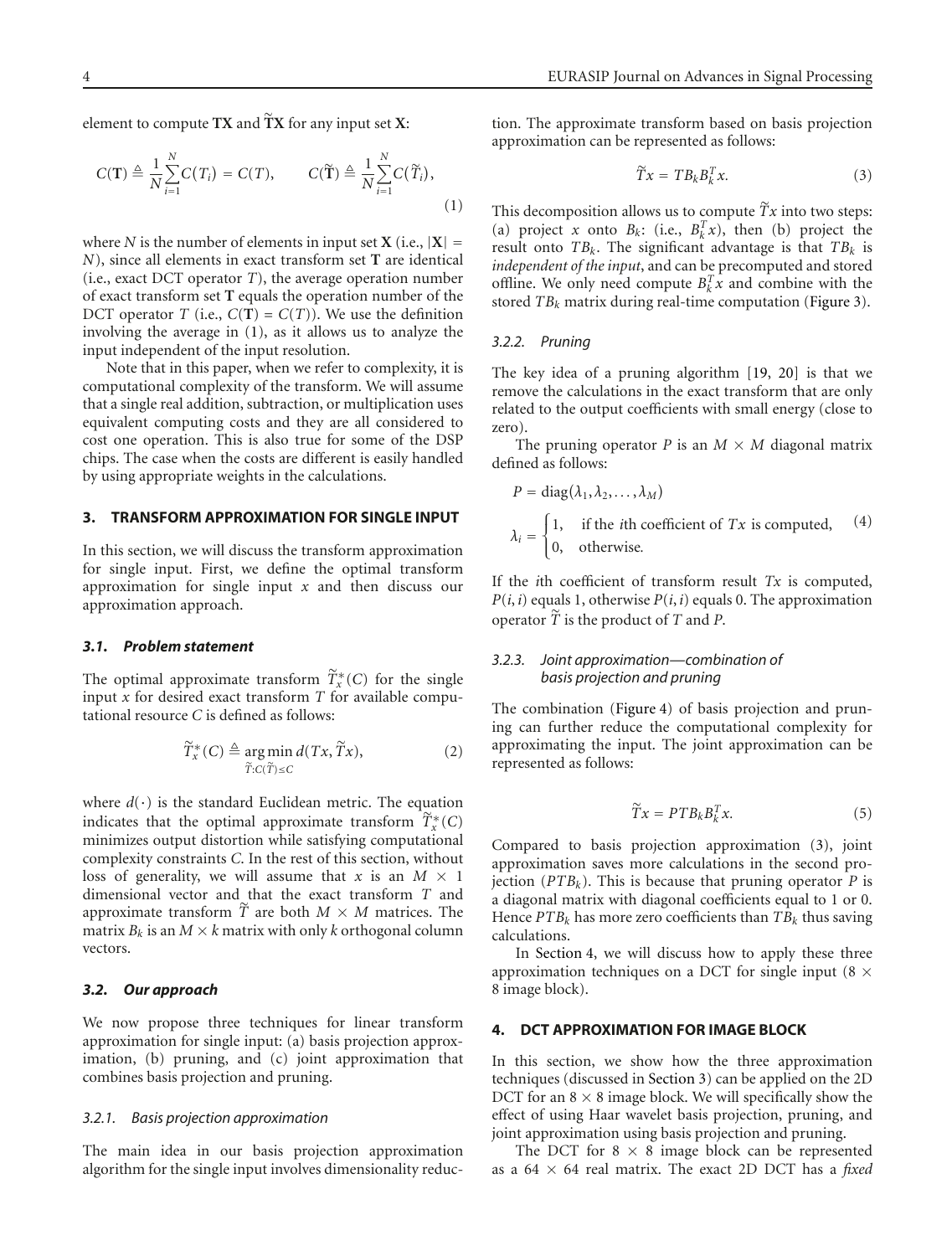

FIGURE 2: Three problems addressed in this paper: (1) estimation of optimal approximation for single input, (2) estimation of optimal transform approximation for input set, and (3) real-time adaptive approximation framework through selecting operating points on the conditional complexity distortion function.



Figure 3: Basis projection approximation for single input.



Figure 4: Diagram of joint approximation (combination of basis projection approximation and pruning).

computational complexity. The algorithm proposed in [43] makes possible the calculation of an eight point 1D DCT using just 29 additions and 5 multiplications. Thus just total 544 operations (464 additions and 80 multiplications) are needed for the 2D DCT calculation of one  $8 \times 8$  image block. In this section, when we refer to the DCT, it is the scaled DCT [43].

## *4.1. DCT approximation using Haar wavelet basis projection*

In this section, we present DCT approximation on  $8 \times 8$ image block using Haar wavelet basis projection. The 2D nonstandard Haar wavelet basis decomposition [44] for an  $8 \times 8$  image block (i.e., *x*) can be represented as follows:

$$
x'_{J} = c_{0,0}^{0} \phi \phi_{0,0}^{0} + \sum_{j=0}^{J-1} \sum_{k=0}^{2^{j}-1} \sum_{l=0}^{2^{j}-1} (d_{k,l}^{j} \phi \psi_{k,l}^{j} + e_{k,l}^{j} \psi \phi_{k,l}^{j} + f_{k,l}^{j} \psi \psi_{k,l}^{j}),
$$
\n(6)

where  $x'_j$  is the approximation of image block  $x$  using Haar wavelet basis at the *J*th resolution,  $c_{0,0}^0$  and  $\phi \phi_{0,0}^0$  are the scaling coefficient and scaling function, respectively,  $d_{k}^{j}$ and  $\phi \psi_{k,l}^j$  are the  $(k,l)$ th horizontal wavelet coefficient and function at the  $(j + 1)$ th resolution,  $e_{k,l}^{j}$  and  $\psi \phi_{k,l}^{j}$  are the  $(k, l)$ th vertical wavelet coefficient and function at the  $(j + 1)$ 1)th resolution,  $f_{k,l}^j$  and  $\psi \psi_{k,l}^j$  are the  $(k,l)$ th diagonal wavelet coefficient and function at the  $(j + 1)$ th resolution.

The 2D Haar wavelet basis can be easily represented using basis matrix  $B_k$ .  $B_k$  is a 64  $\times$  *k* matrix, each column is a vector representation of basis. *k* equals 1, 4, and 16 at resolution  $J = 0, 1$  and 2, respectively. The higher-resolution basis set includes the basis at the lower resolution. Since Haar wavelet basis are orthogonal, the columns of  $B_k$  are orthogonal. We do not consider resolution  $J = 3$  because when  $J = 3$  the Haar wavelet basis is complete for  $8 \times 8$  image block and the basis projection approximation is equivalent to the exact DCT.

Table 2 shows the computational complexity of DCT approximation using Haar wavelet basis projection. We can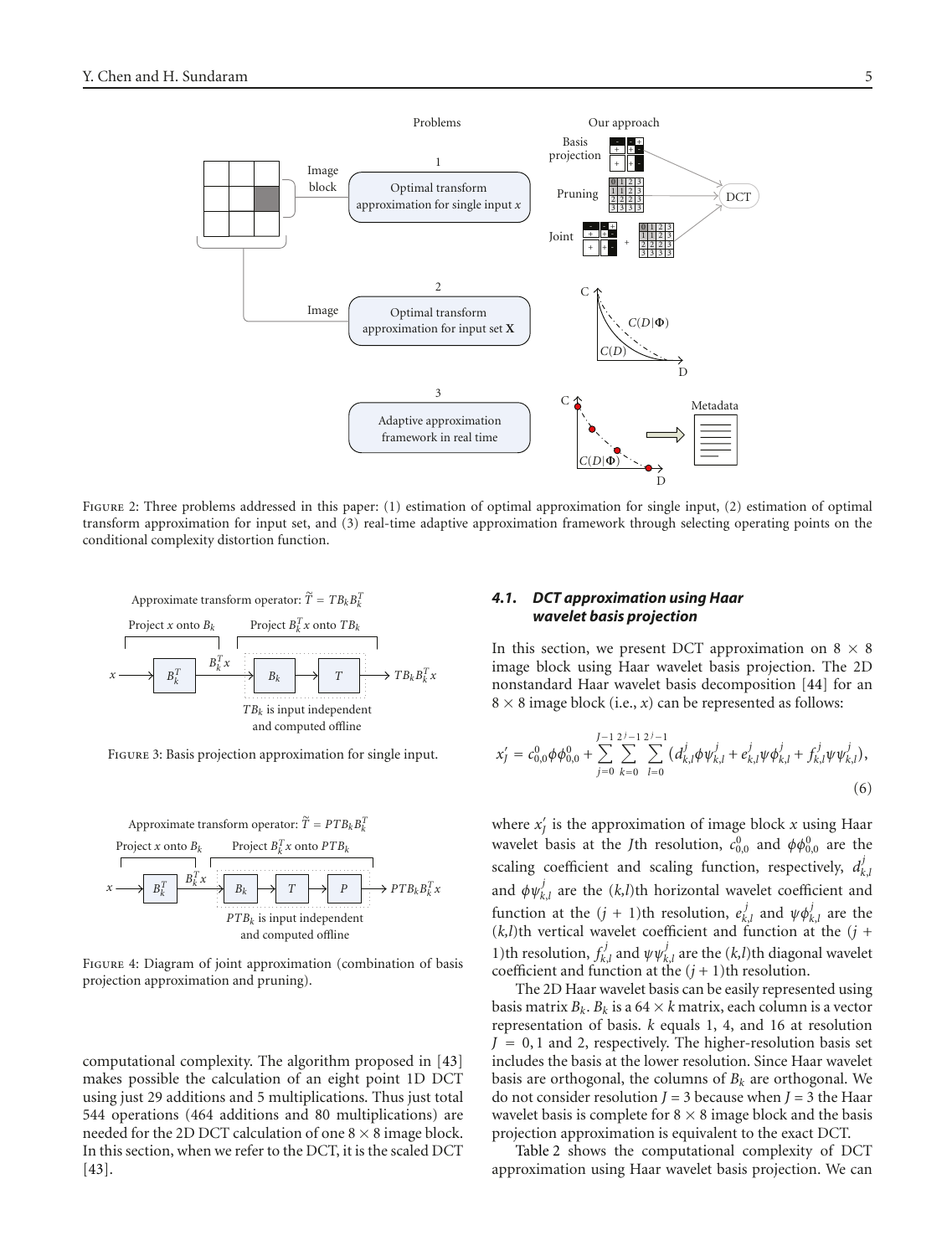| Operation              |                |                |                |   | Resolution     |       |   |    |       |                |                |                |                |                |   |   |    |  |
|------------------------|----------------|----------------|----------------|---|----------------|-------|---|----|-------|----------------|----------------|----------------|----------------|----------------|---|---|----|--|
|                        |                |                |                |   |                | $I=0$ |   |    | $I=1$ |                | $I=2$          |                |                | Exact DCT      |   |   |    |  |
| Projection onto $B_k$  |                |                |                |   | 63             |       |   | 68 |       | 88             |                |                |                |                |   |   |    |  |
| Projection onto $TB_k$ |                |                |                |   | $\Omega$       |       |   | 18 |       | 184            |                |                |                |                |   |   |    |  |
| Total                  |                |                |                |   | 63             |       |   | 86 |       | 272            |                |                | 544            |                |   |   |    |  |
|                        |                |                |                |   |                |       |   |    |       |                |                |                |                |                |   |   |    |  |
|                        |                |                |                |   |                |       |   |    |       |                |                |                |                |                |   |   |    |  |
|                        | $\Omega$       |                | $\overline{2}$ | 3 | $\overline{4}$ | 5     | 6 | 7  |       | $\Omega$       | 1              | $\overline{2}$ | 3              | $\overline{4}$ | 5 | 6 | 7  |  |
|                        | 1              | 1              | $\overline{2}$ | 3 | $\overline{4}$ | 5     | 6 | 7  |       | 1              | $\overline{2}$ | 3              | $\overline{4}$ | 5              | 6 | 7 | 8  |  |
|                        | $\overline{2}$ | $\overline{2}$ | $\overline{2}$ | 3 | $\overline{4}$ | 5     | 6 | 7  |       | $\overline{2}$ | 3              | $\overline{4}$ | 5              | 6              | 7 | 8 | 9  |  |
|                        | 3              | 3              | 3              | 3 | $\overline{4}$ | 5     | 6 | 7  |       | 3              | 4              | 5              | 6              |                | 8 | 9 | 10 |  |

4 5 6 7 8 9 10 11 5 6 7 8 9 10 11 12 6 7 8 9 10 11 12 13 7 8 9 10 11 12 13 14 (b)

Table 2: Computational complexity (number of operations) of DCT approximation using Haar wavelet basis projection.

Figure 5: Resolution indicator matrices for DCT pruning on an 8  $\times$  8 image block.

see that as the resolution *J* increases, complexity of projection of input *x* onto Haar wavelet basis  $B_k$  increases slowly while the complexity of projection of  $B_k^T x$  onto  $TB_k$  increases fast. This is because we can save computations in computing  $B_k^T x$ by reusing intermediate results.

## *4.2. DCT pruning*

4444567 5 5 5 5 5 6 7  $66666667$  $7|7|7|7|7|777$ (a)

We now present a 2D DCT pruning approximation framework using rectangle and triangle pruning. Figure 5(a) shows the rectangle pattern of DCT coefficients in DCT approximation using rectangle pruning and Figure 5(b) shows the triangle pattern of DCT coefficients in triangle pruning.

We classify the DCT coefficients into several pruning resolutions based on frequency value for both the rectangle pruning and the triangle pruning. Each coefficient is associated with a resolution indicator. The resolution indicator matrices of the rectangle pruning and the triangle pruning are shown in Figures  $5(a)$  and  $5(b)$ , respectively. There are 8 resolutions (*J*: 0–7) for the rectangle pruning and 15 resolutions (*J*: 0–14) for the triangle pruning. At resolution *J*, only the coefficients with resolution number less than or equal to *J* are computed and remaining coefficients are set to zero. At the lowest resolution  $(J = 0)$ , only the top left coefficient (lowest frequency) is computed and at the highest resolution all coefficients are computed, which is equivalent to the exact DCT. We can define the rectangle pruning operator and triangle pruning operator for the DCT pruning. Both pruning operators can be represented as  $64 \times 64$  diagonal matrices. Figure 5 illustrates the matrix representation of  $I_R$  and  $I_T$  in the DCT pruning.

In this paper, we use 1D DCT pruning techniques and apply it on row and column separately. In the future, we will



FIGURE 6: The figure shows the speedup of the approximate 2D DCT under joint Haar projection (three resolutions,  $J = 0, 1, 2$ ) with triangular pruning when compared to the baseline, the exact 2D DCT (544 operations). The *x* axis shows the pruning resolution, the *y*-axis shows the speedup.

use 2D DCT pruning which can be easily incorporated in our framework.

#### *4.3. Joint DCT approximation*

We compute the joint DCT approximation through combining Haar wavelet basis projection and the DCT pruning. The combination yields significant savings when compared to the baseline exact 2D DCT (544 operations). Figure 6 shows a plot of the speedup achieved when using the joint DCT approximation combining *triangle* pruning and Haar wavelet basis projection at three different Haar resolutions, when compared to the baseline, exact DCT transform. The speedup is just the ratio of the number of operations needed for the exact 2D DCT (544 operations) to the number of operations needed for the approximation.

Increasing the pruning resolution implies that more coefficients in the triangular pruning matrix (Figure 5(b)) are nonzero. This is why the speedup decreases with increasing pruning resolution. Similarly, when the Haar wavelet resolution increases, speedup decreases as the number of basis elements increases. The graph for the rectangular pruning case has been omitted for the sake of brevity and is similar to Figure 6.

In this section, we applied the three approximation techniques (*basis projection*, *pruning,* and *joint approximation* Section 3) on the 2D DCT for an  $8 \times 8$  image block and analyzed the computational complexity.

## **5. TRANSFORM APPROXIMATION FOR INPUT SET**

In this section, we define the technical problem of linear transform approximation for *input set* and present our approach. Let us explain the problem of approximation for input set by an example. Let us assume that we need to compute the DCT approximation for all  $8 \times 8$  image blocks of a given image. Each image block is a *single input* and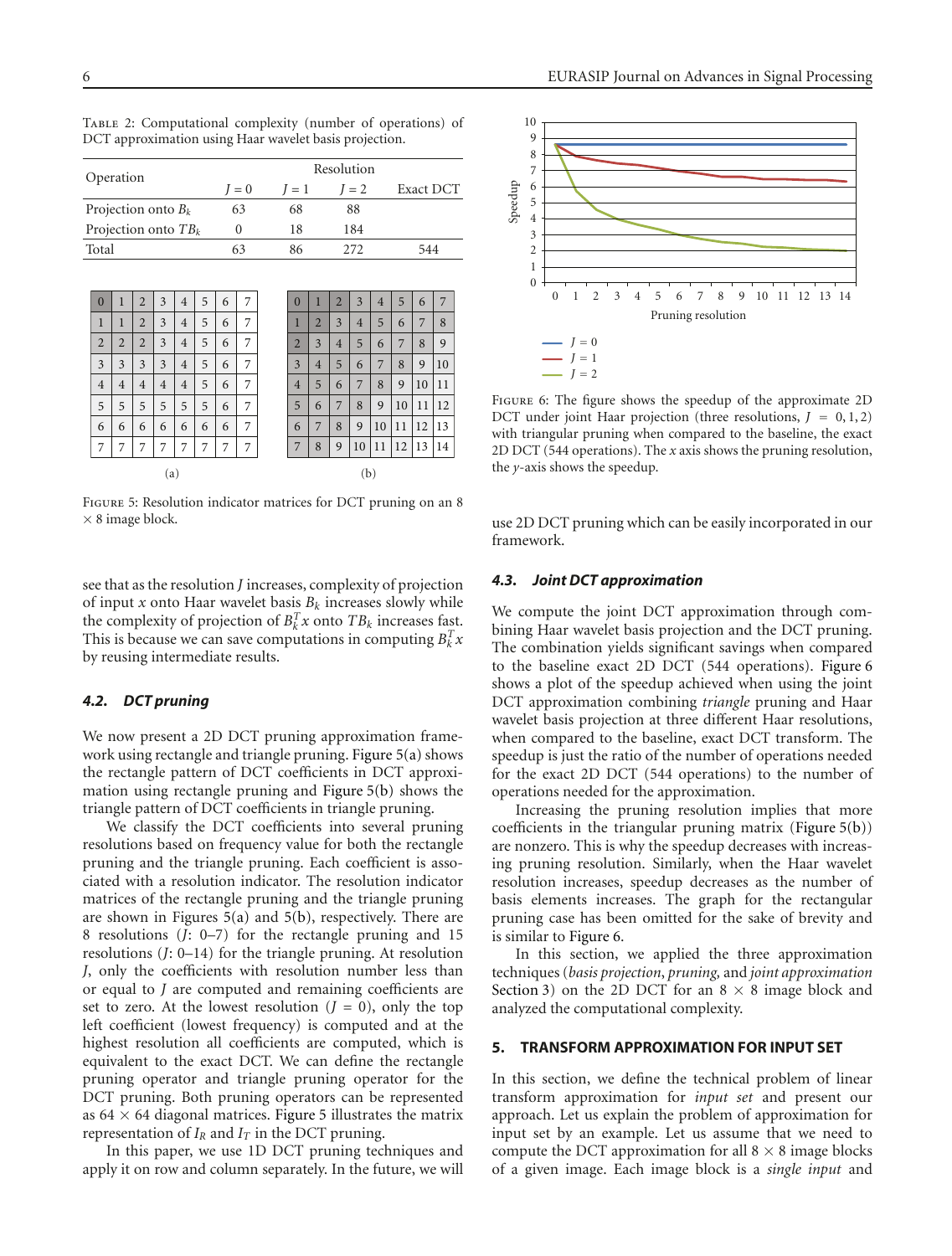the entire image is the *input set*. The problem is to select proper approximation operator for each image block such that the overall transform computational complexity satisfies the resource complexity constraint and the overall distortion is minimized. We will first define the optimal approximation for input set and then propose our approach.

In this paper, we define the computational complexity constraint *C* and the computational complexity and distortion of approximation for input set in the sense of *average* per input element. We use the definition involving the average, as it allows us to analyze the input independent of the input resolution. We acknowledge that the complexity constraint, computational complexity and distortion can also be defined in terms of summation over all input elements in the input set. In the following of the paper, when we refer to the computational complexity constraint *C*, the computational complexity and distortion of approximation for input set, they are all in the sense of average per input element.

## **5.1.** Optimal approximation for input set  $X = \{x_i\}$

We now define the optimal approximation for an input set:<br>*the optimal approximation operators*  $\tilde{T}_{X}^{*}(C)$  *for* 

∗ **<sup>X</sup>**(*C*) *for input set*  $X = \{x_i\}$ *, for a linear transform T, for a average computational complexity constraint C is defined as a set of approximation operators (i.e.,*  $\begin{array}{c} a \\ \hline a \\ iS \\ T \end{array}$  $\alpha$  is the contract of  $\alpha$  *i*,  $\beta$  *y c* and *i i i*,  $\alpha$ *i s*<sub>*j*</sub> *c s s average computational complexity constraint C defined as a set of approximation operators (i.e.,*  $\ddot{x} = {\tilde{T}_i}$ *) such that the complexity per input element satisfies the average complexity constraint and the average distortion is minimized.*

Formally, the definition can be represented as follows:  
\n
$$
\widetilde{\mathbf{T}}_{\mathbf{X}}^{*}(C) \triangleq \underset{\widetilde{\mathbf{T}}:\widetilde{\mathbf{T}}=\{\widetilde{T}_i\}, C(\widetilde{\mathbf{T}}) \leq C}{\arg\min} \frac{1}{N} \sum_{i=1}^{N} d(Tx_i, \widetilde{T}_i x_i), \qquad (7)
$$
\nwhere  $C(\widetilde{\mathbf{T}})$  is the computational complexity of approxima-

where  $C(\tilde{T})$  is the computational complexity of approximation set  $\tilde{T}(1)$ ,  $x_i$  is the *i*th element (e.g., image block) of where  $C(\tilde{T})$  is the computational complexity of approximation set  $\tilde{T}$  (1),  $x_i$  is the *i*th element (e.g., image block) of the input set **X** (e.g., entire image),  $\tilde{T}_i$  is the *i*th element tion set  $\tilde{T}$  (1),  $x_i$  is the<br>the input set **X** (e.g., et<br>in approximation set  $\tilde{T}$ in approximation set  $\tilde{T}$  that indicates the approximation operator for the input element  $x_i$  and  $N$  is the cardinality of the input set **X** ( $|X| = N$ ). Note that,  $d(\cdot)$  represents operator for the input element  $x_i$  and  $N$  is the cardinality of the input set  $X(|X| = N)$ . Note that,  $d(\cdot)$  represents the standard Euclidean metric. Note that,  $\tilde{T}_i$  is an approximation operator for a *single input*. imation operator for a *single input*. The equation indicates ∗ **<sup>X</sup>** has minimum average output distortion while satisfying computational complexity that the optimal approximation  $\tilde{T}_X^*$  has minimum average<br>output distortion while satisfying computational complexity<br>constraint *C*. The optimal approximation set  $\tilde{T}_X^*(C)$  is related to the computational complexity constraint *C* and the input set **X**. Furthermore, in (7), the optimization is over *all* possible approximations to the operator *T*. Formally, this is equivalent to the halting problem and hence not computable. Note, however, with additional constraints (e.g., reduced approximation space to a finite approximation set), we can determine a conditional approximation. We will discuss the conditional approximation in Section 6.

#### *5.2. Our approach*

We now propose our approach to estimate the optimal approximation for input set **X**. The key idea is that we<br>reduce the dimension of approximation operator space by<br>constraining the approximate operator  $\tilde{T}_i$  for every input reduce the dimension of approximation operator space by constraining the approximate operator  $\tilde{T}_i$  for every input<br>element  $x_i$  to be in a *finite* approximation candidate set<br> $\Phi$  (i.e.,  $\tilde{T}_i \in \Phi$ ). Let us explain how to construct the element *xi* to be in a *finite* approximation candidate set  $\Phi$  (i.e.,  $\tilde{T}_i \in \Phi$ ). Let us explain how to construct the finite approximation candidate set **Φ** by an example. Let us assume we compute the DCT approximation for all image blocks using the Haar wavelet basis projection (Section 4.1). Hence we have four options of DCT approximation for every image block, that is, DCT approximation using Haar wavelet basis projection at resolution  $J = 0, 1, 2$ Fraction denoted as  $\tilde{T}_{H}^{0}$ ,  $\tilde{T}_{H}^{1}$ ,  $\tilde{T}_{H}^{2}$ ) and exact DCT operator *T*.<br>Therefore, we can use these four operators to construct  $\Phi = {\tilde{T}_{H}^{0}, \tilde{T}_{H}^{1}, \tilde{T}_{H}^{2}}$ . Therefore, we can use these four operators to construct **Φ**  $T^0_H, \widetilde{T}^1_H, \widetilde{T}^2_H, T\}.$ 

We now define the conditional approximation for input set using finite approximation candidate set **Φ**: *the conditional approximation set*  $\tilde{T}_X^*(C \mid \Phi)$  *for the conditional approximation set*  $\tilde{T}_X^*(C \mid \Phi)$  *for* 

*an input set*  $X = \{x_i\}$ *, for a linear transform T, for an average complexity constraint C for a given approximation candidate set* **Φ** *defined as a set approximation operators such that*: (1) *each element (i.e., <sup>T</sup>*-*<sup>i</sup>) belongs to* **Φ**;

- 
- (2) *the average computation complexity satisfies the average complexity constraint C;*
- (3) *the average distortion is minimized.*

Mathematically, the conditional approximation for input set is defined as follows:

find as follows:

\n
$$
\widetilde{\mathbf{T}}_{\mathbf{X}}^{*}(C \mid \boldsymbol{\Phi}) \triangleq \underset{\widetilde{\mathbf{T}}: \widetilde{T}_{i} \in \boldsymbol{\Phi}, \ C(\widetilde{\mathbf{T}}) \leq C}{\arg \min} \frac{1}{N} \sum_{i=1}^{N} d(Tx_{i}, \widetilde{T}_{i}x_{i}).
$$
\n(8)

The equation indicates that every approximation operator The equation indicates that every approximation operator<br>
element in  $\tilde{T}_X^*(C | \Phi)$  (i.e.,  $\tilde{T}_i$ ) belongs to the approximation The equation indicates that every approximation op<br>element in  $\tilde{T}_{\text{X}}^{*}(C | \Phi)$  (i.e.,  $\tilde{T}_i$ ) belongs to the approxim<br>candidate set  $\Phi$  and the conditional approximation  $\tilde{T}$ ∗ **<sup>X</sup>**(*C* | **Φ**) has minimum average output distortion while satisfying average computational complexity constraint *C*.

In Section 6, we will address the conditional approximation for input set **X** in detail by introducing the formalism of the conditional complexity distortion function.

## **6. THE COMPLEXITY DISTORTION FUNCTION**

In this section, we will propose a complexity distortion framework to address the approximation for an input set **X** for any complexity constraint *C* (8). We solve this problem in three steps. First, we present a theoretical definition for the *complexity distortion function*. Second, we show how the complexity distortion function can be approximated by specifying an approximation candidate set **Φ**. Finally, we show an algorithm to select the optimal approximation candidate set **Φ**<sup>∗</sup> from multiple approximation candidate sets.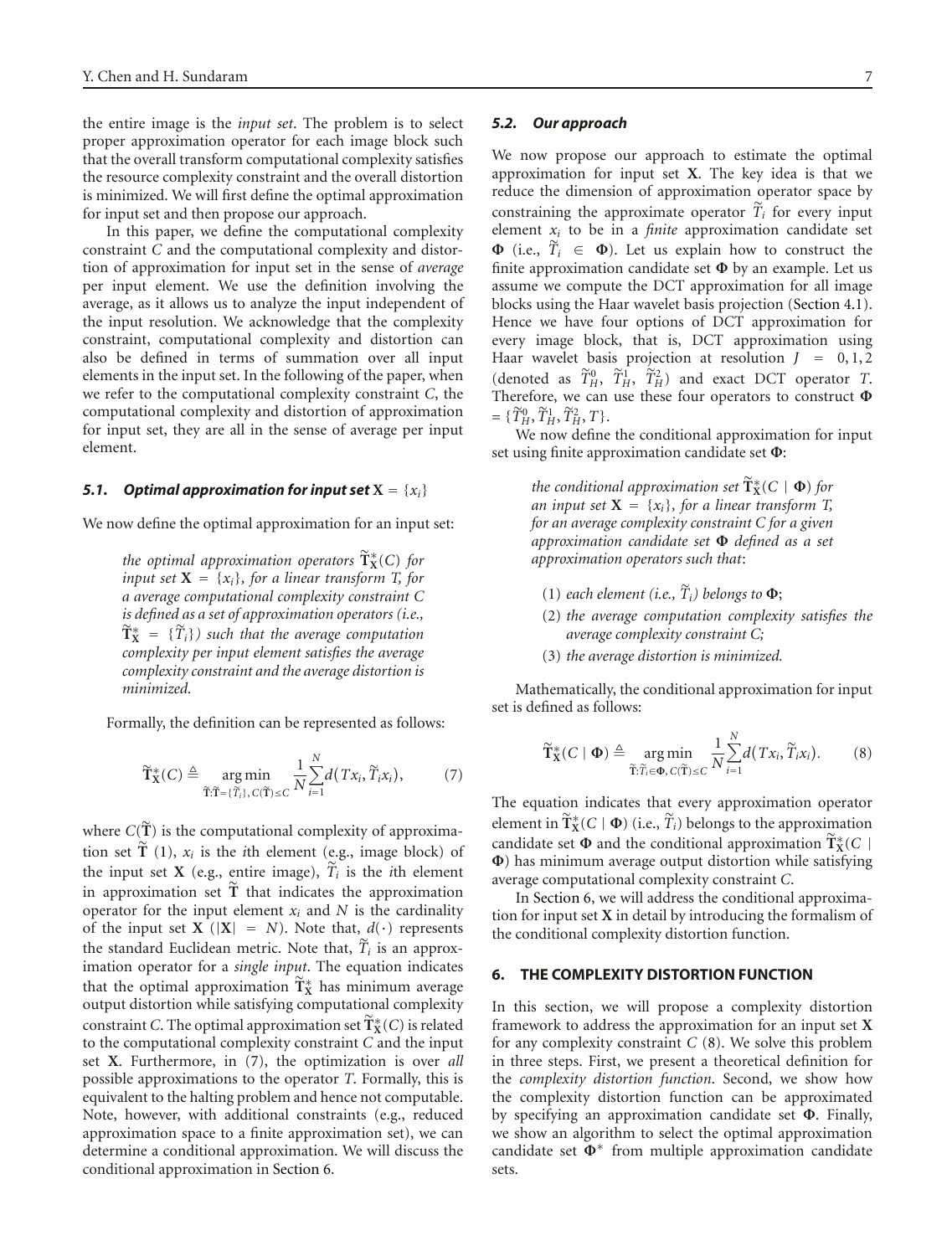## *6.1. Definition*

We now discuss the complexity distortion function for linear transform approximation given an input set **X**. The problem can be stated as follows: given an input set  $X = \{x_i\}$  and a distortion measure *D*, what is the minimum distortion achievable at a specific computational complexity constraint? Or, equivalently, what is the minimum computational complexity required to achieve a particular distortion?

We use the well-established definitions from rate distortion theory [45] to define the relationship between the computational complexity and distortion. The computational From the complexity of transform approximation set  $C(\tilde{T})$  is defined<br>complexity of transform approximation set  $C(\tilde{T})$  is defined in (1). We now define the distortion due to the transform approximation as follows. *Definition 1.* The *distortion*  $D_X(\tilde{T})$  due to a transform ap-<br>*Definition 1.* The *distortion*  $D_X(\tilde{T})$  due to a transform ap-

 $Definition\ 1.$  The *distor*<br>proximation set  $\tilde{T} = \{\tilde{T}$ proximation set  $\tilde{\mathbf{T}} = {\tilde{T}_i}$  for a transform *T* on an input set  $X = \{x_i\}$  is defined as follows:

$$
D_{\mathbf{X}}(\widetilde{\mathbf{T}}) = \frac{1}{N} \sum_{i=1}^{N} D_{x_i}(\widetilde{T}_i) = \frac{1}{N} \sum_{i=1}^{N} d(T x_i, \widetilde{T}_i x_i), \tag{9}
$$

where **X** is a set of inputs  $(X = \{x_i\}, i = 1, \ldots, N)$ ,  $x_i$  is the *i*th element of the input set **X**, *N* is the cardinality of where **X** is a set of inputs  $(X = \{x_i\}, i = 1,...,N)$ ,  $x_i$  is the *i*th element of the input set **X**, *N* is the cardinality of the input set,  $\tilde{T}$  is an approximation set  $(\tilde{T} = {\tilde{T}_i}, i =$ the *i*th element of the in<br>the input set,  $\tilde{T}$  is an ap<br>1,..., *N*), each element  $\hat{T}$ 1,..., *N*), each element  $\hat{T}_i$  is the approximation operator for the corresponding input  $x_i$ ,  $D_{xi}(\tilde{T}_i)$  is the distortion due to the approximation  $\tilde{T}_i$  for the *i*th element of the input set (i.e., the input set,  $\tilde{T}$  is an approxima<br>1,...,*N*), each element  $\tilde{T}_i$  is the ap<br>the corresponding input  $x_i$ ,  $D_{xi}(\tilde{T})$ the corresponding input  $x_i$ ,  $D_{xi}(T_i)$  is the distortion due to the approximation  $\tilde{T}_i$  for the *i*th element of the input set (i.e.,  $x_i$ , and  $d(\cdot)$  is the distortion measure. In this paper,  $d(\cdot)$  is the standard Euclidean norm.

*Definition 2.* The *complexity distortion region* is the closure of the set of achievable complexity distortion pairs (*C*, *D*). This definition is similar to the definition of the rate distortion region in rate distortion theory [45].

*Definition 3.* The *complexity distortion function*  $C^T_{\mathbf{X}}(D)$  for an input set **X**, for the approximation of linear transform *T*, is defined as the infimum of all complexities *C* such that (*C*, *D*) is in the achievable complexity distortion region for a given distortion *D*.

$$
C_{\mathbf{X}}^{T}(D) = \inf_{\widetilde{\mathbf{T}}: D_{\mathbf{X}}(\widetilde{\mathbf{T}}) \le D} C(\widetilde{\mathbf{T}}),
$$
 (10)

where  $C_{\mathbf{X}}^{T}(D)$  is the complexity distortion function of approximation of linear transform *T* for an input set **X**,  $C(\tilde{\mathbf{T}})$  and  $D_{\mathbf{X}}(\tilde{\mathbf{T}})$  are the computational complexity (1) approximation of linear transform *T* for an input set **X**,  $C(\tilde{T})$  and  $D_X(\tilde{T})$  are the computational complexity (1) and distortion (9) of transform approximation  $\tilde{T}$  for the  $C(\tilde{T})$  and  $D_X(\tilde{T})$  are the computational complexity (1) and distortion (9) of transform approximation  $\tilde{T}$  for the input set **X**, respectively. In the case of DCT of image, each image (**X**) has a complexity distortion function  $C^T$ **X**(*D*) for a particular transform approximation *T* (DCT). It is straightforward to show that the complexity distortion function is nonincreasing and convex. These properties are used in estimating the complexity distortion function.

## 8 EURASIP Journal on Advances in Signal Processing

## *6.2. Conditional complexity distortion function (CCDF)*

In this section, we discuss how we can estimate the complexity distortion function, given a set of approximation operators. The conditional complexity distortion allows us to estimate the C-D curve in practice. This is because the complexity distortion function (10) is a theoretical lower bound, obtained via a search over all possible approximations of *T*. In practice, we need to define a set of approximation operators on *T* so that we determine the complexity distortion function conditioned on that approximation strategy.

Assume that we have a *finite* approximation candidate set **Φ**. Then similar to the definitions in Section 6.1, it is straightforward to define a conditional complexity distortion region and a conditional complexity distortion function.

Specifically, the *conditional complexity distortion function* (CCDF)  $C^T$  $(X | D | \Phi)$  for an input set **X**, for the approximation of linear transform *T*, is defined as the infimum of all complexities  $C$  such that  $(C, D)$  is in the conditional complexity distortion region achieved by using approximation candidate set **Φ** for a given distortion: *C*(**T**-

$$
C_{\mathbf{X}}^{T}(D \mid \Phi) = \inf_{\widetilde{\mathbf{T}} : \widetilde{T}_{i} \in \Phi, D_{X}(\widetilde{\mathbf{T}}) \le D} C(\widetilde{\mathbf{T}}), \tag{11}
$$
  
where  $C(\widetilde{\mathbf{T}})$  and  $D_{\mathbf{X}}(\widetilde{\mathbf{T}})$  are the computational complexity

where  $C(\tilde{T})$  and  $D_X(\tilde{T})$  are the computational con (1) and distortion (9) of transform approximation  $\tilde{T}$ (1) and distortion (9) of transform approximation  $\tilde{T}$  for the input set **X**, respectively.

Estimation of the complexity distortion function is a challenging computational problem. Let *Q* denote the cardinality of the given approximation candidate set **Φ** and let *N* the cardinality of the input set **X**. Then the number of possible achievable C-D pairs is *N<sup>Q</sup>*. Therefore, computational cost of searching the lower bound of achievable complexity distortion region is exponential in *Q*. In order to reduce the computational cost, we developed a fast stepwise algorithm that is linear in *Q* to estimate CCDF.

We now outline a fast stepwise algorithm to estimate the conditional complexity distortion function (details can be found in the appendix). Let us assume that the approximation candidate set **Φ** has *Q* elements **Φ** = {Φ*j*, *j* =  $1, \ldots, Q$ ,  $C(\Phi_1) \geq C(\Phi_2) \geq \cdots \geq C(\Phi_Q)$ . We start assigning all input elements  $x_i$  with the highest computational complexity approximation in the approximation candidate ing all input elements  $x_i$  with the highest computational<br>complexity approximation in the approximation candidate<br>set  $\Phi$  (i.e.,  $\tilde{T}_i = \Phi_1$ ,  $i = 1,..., N$ ). At each step, we try to find one input element such that by changing its approximation to the lower complexity approximation in  $\Phi$  (e.g.,  $\Phi_1 \rightarrow$  $\Phi_2$  or  $\Phi_2 \to \Phi_3$ ), we are able to minimize the slope of distortion increment with respect to complexity decrement. We repeat this procedure until all input elements use the lowest computational complexity approximation in **Φ** (i.e., *T*- $\widetilde{T}_i = \Phi_Q, i = 1, ..., N$ .

Intuitively, we are looking for that location in the image for which reducing the complexity of the approximation has minimum effect on distortion. This strategy is equivalent to traversing the D-C curve, starting from the highest complexity, lowest distortion value to the lowest complexity, highest distortion point. Our fast algorithm only generates  $NQ - N + 1$  complexity-distortion (C-D) pairs, where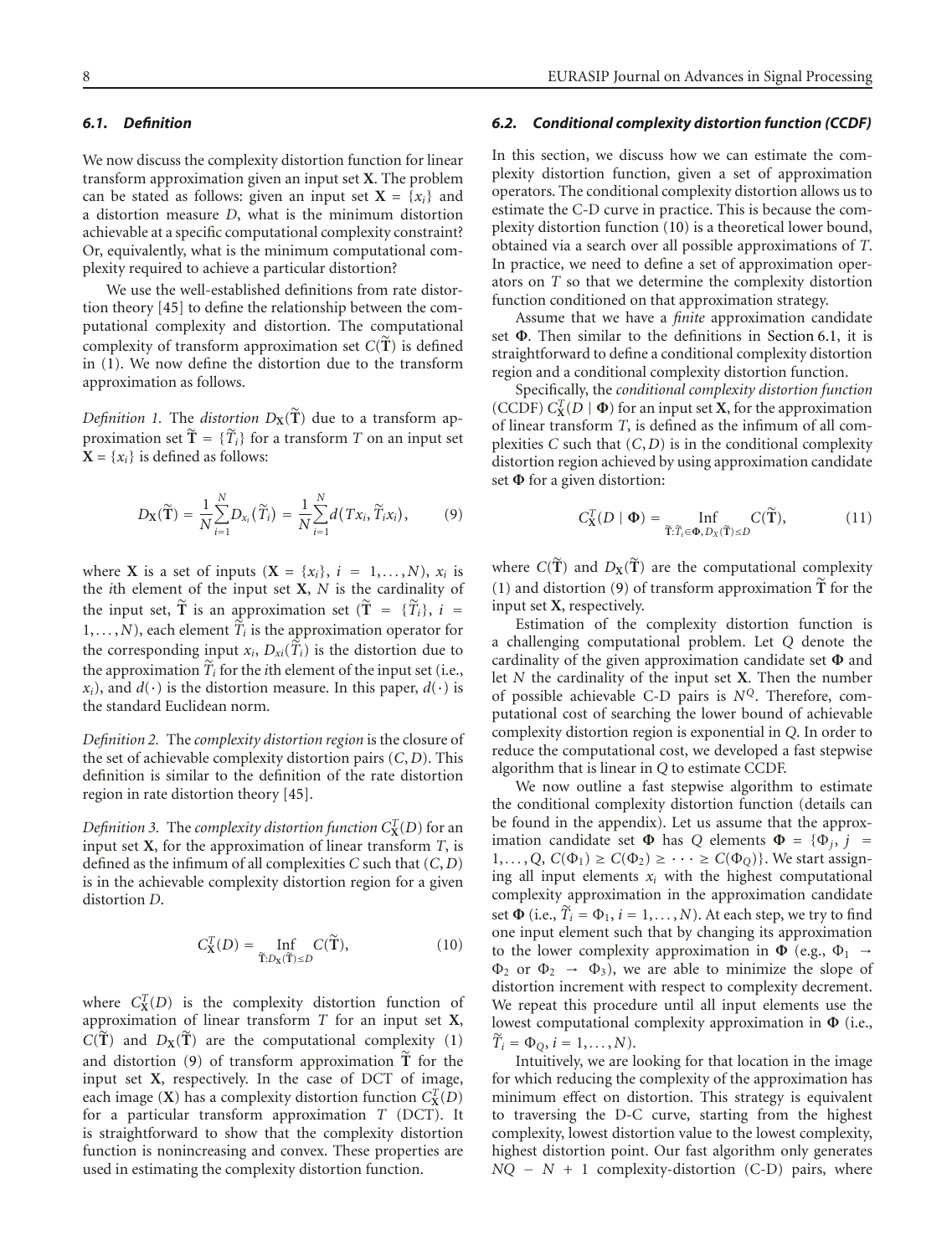*N* and *Q* are the cardinality of the input set **X** and the approximation candidate set  $\Phi$ , respectively (i.e.,  $N = |X|$ ,  $Q = |\Phi|$ ).

## *6.3. Optimal approximation set selection*

We now show how we can determine the optimal approximation candidate set **Φ**<sup>∗</sup> from multiple approximation candidate sets (e.g.,  $\Phi_1, \Phi_2, \ldots, \Phi_W$ ). This is useful since for every linear transform, there exist many options to construct the approximation candidate set **Φ**.

We use the average distortion of conditional distortion complexity function (CDCF) (Section 6.2) to evaluate the approximation candidate set **Φ**. Then the optimal approximation candidate set  $\Phi_{\mathbf{X}}^*(T)$  for an input set **X** for the linear transform *T* is defined as the approximation candidate set with minimum average distortion:

$$
\Phi_X^*(T) = \underset{\Phi \in \Psi}{\arg \min} \left[ \delta_X^T(\Phi) \right],\tag{12}
$$

where  $\delta_{\textbf{X}}^{T}(\boldsymbol{\Phi})$  is the average distortion of CDCF for input set **X**, for the linear transform *T* and for a given approximation candidate set  $\Phi$  and  $\Psi$  is a set that includes multiple approximation candidate sets (i.e.,  $\Psi = {\Phi_i, i = 1, ..., W}$ ).

## **7. REAL-TIME RESOURCE ADAPTIVE APPROXIMATION**

In this section, we present a real-time adaptive framework for linear transform approximation on input set **X** using conditional complexity distortion function (CCDF). The main idea is that we *sample*the CCDF using several operating points and *store* operating points as part of the input metadata at the encoder.

Hence we can use the operating points embedded by the encoder as part of the metadata to perform *adaptive* approximation at the decoder. We select the proper operating point in the metadata that satisfies the complexity constraint and use its corresponding conditional approximation to perform the approximation at the decoder.

We will discuss this method in detail over the next few sections. First, we present an algorithm to determine the optimal operating points. Second, we show the structure of metadata. Finally, we show how to decode the metadata for adaptive approximation in real time.

## *7.1. Operating point selection*

We now present an iterative algorithm to determine the optimal operating points on the distortion complexity function  $D_{\mathbf{X}}^T(C)$  (Section 6.1). For the sake of simplicity, we use *D*(*C*) to represent distortion complexity function  $D_{\textbf{X}}^{T}(C)$ . It is straightforward to extend the algorithm to the conditional complexity distortion function.

Assume that we wish to sample the *D*(*C*) function using *K* points. We can denote the *K* operating points on *D*(*C*) as a set  $\Omega_K$  = {( $C_k, D_k$ ),  $k$  = 1,...,  $K$ ,  $C_1$  ≤ ··· ≤  $C_K$ ,  $D_1 \geq \cdots \geq D_K$ . When the available complexity *C* is in the interval  $[C_k, C_{k+1})$ , the operating point  $(C_k, D_k)$  is

used because it introduces minimum distortion amongst all operating points while satisfying the complexity constraint  $(C_k$  ≤ *C*). The result distortion is  $D_k - D(C)$ . We call this distortion as *sampling distortion* because it is introduced by sampling the distortion complexity function using the operating points. The overall sampling distortion  $d_s(\mathbf{\Omega}_K)$  due to *K* operating points  $\Omega_K$  on the D-C function is computed<br>as follows: as follows:

$$
d_s(\Omega_K) = \sum_{k=0}^{K} \int_{C_k}^{C_{k+1}} p(C)[D_k - D(C)]dC,
$$
 (13)

where  $\Omega_K$  contains the *K* operating points on  $D(C)$  ( $\Omega_K =$  ${(C_k, D_k), k = 1, ..., K}, (C_0, D_0)$  and  $(C_{K+1}, D_{K+1})$  are two extreme points,  $(C_0 \le C_1 \le \cdots \le C_K \le C_{K+1}, D_0 \ge$  $D_1 \geq \cdots \geq D_K \geq D_{K+1}$ ,  $p(C)$  is the pdf of the complexity constraint. We define the set  $\Omega_K^*$  with minimum sampling distortion to be the one with the optimal *K* operating points on *D*(*C*). Formally, it is defined as follows:

$$
\Omega_K^* = \underset{\Omega_K}{\arg\min} \, d_s(\Omega_K), \tag{14}
$$

where  $d_s(\mathbf{\Omega}_K)$  is the sampling distortion (13). In each of the small figures in Figure 7, the area of dark region is proportional to the sampling distortion when  $p(C)$  is a uniform distribution.

We now discuss our algorithm to iteratively determine the *K* operating points that minimize sampling distortion. The intuition behind the algorithm rests on two ideas: (a) operating points that are globally optimal are also locally optimal (the proof is straightforward) (b) given two operating points on the D-C curve, it we can determine an operating point between the two that minimizes sampling distortion. This latter idea is repeatedly used in our algorithm.

We first show how to compute the optimal operating point given two extrema. Let us assume that we wish to determine the operating point  $\Omega_1 = (C_1, D_1)$ , that lies between  $(C_0, D_0)$  and  $(C_2, D_2)$ . That is,  $(C_0 \le C_1 \le C_2)$ ,  $D_0 \geq D_1 \geq D_2$ ). The problem is to find the optimal  $(C_1, D_1)$ to minimize the sampling distortion. We proceed by splitting<br>the sampling distantion as follows: the sampling distortion as follows:

$$
d_s(\Omega_1) = \int_{C_0}^{C_1} p(C) [D_0 - D(C)] dC + \int_{C_1}^{C_2} p(C) [D_1 - D(C)] dC
$$
  
= 
$$
- (D_0 - D_1) [F(C_2) - F(C_1)]
$$
  
+ 
$$
D_0 [F(C_2) - F(C_0)] - \int_{C_0}^{C_2} p(C) D(C) dC,
$$
  

$$
\frac{1}{2}
$$
 (15)

where *F* is cumulative distribution function for  $p(C)$ . Since the second part of (15) is only related to the extreme points  $(C_0, D_0)$  and  $(C_2, D_2)$  which are fixed, it is a constant. Thus minimizing the sampling distortion is equivalent to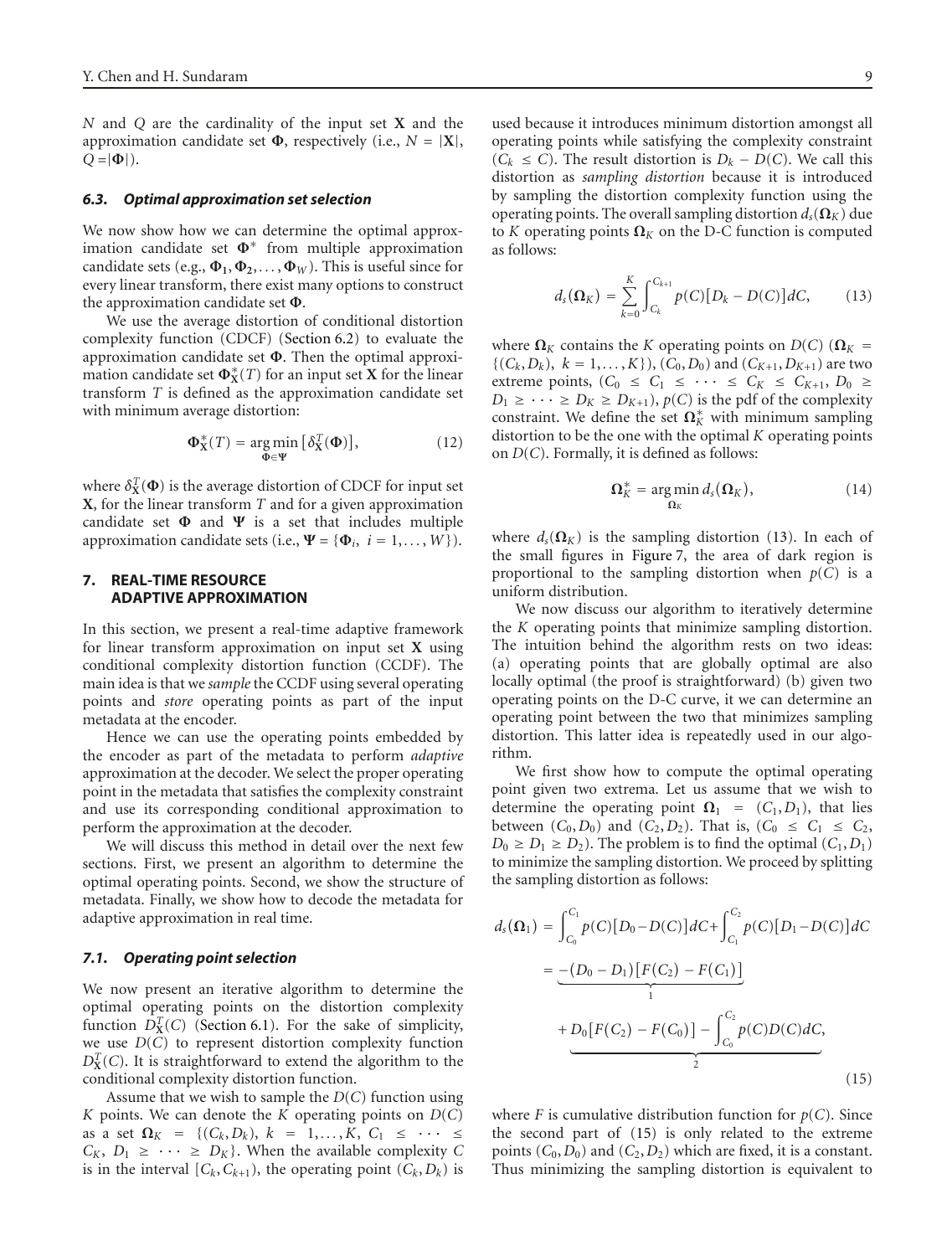minimizing the first part of (15). Therefore, the optimal<br>operating point can be obtained as follows:<br> $\Omega_1^* = (C_1^*, D_1^*),$ operating point can be obtained as follows: 

$$
\Omega_1^* = (C_1^*, D_1^*),
$$
  
\n
$$
C_1^* = \underset{C_0 \le c \le C_2}{\arg \max} ([D_0 - D(c)] \cdot [F(C_2) - F(c)]),
$$
  
\n
$$
D_1^* = D(C_1^*).
$$
\n(16)

Once, we can determine an optimal operating point between two extrema, the iterative algorithm is shown in Algorithm 1 (Figure 7 illustrates the iteration procedure).

## *7.2. Encoding metadata*

In this section, we discuss the metadata that needs to be embedded at the encoder, to allow the decoder to approximate the transform *T* in an adaptive manner, in response to changing computational constraints. We need to know three things in order to adaptively approximate the transform at the decoder side. They include (a) the optimal approximation candidate set **Φ**<sup>∗</sup> **<sup>X</sup>**(*T*) (12), (b) the operating points (*C*, *D*) along the conditional complexity distortion function (CCDF) for  $\Phi_{\mathbf{X}}^*(T)$ , and (c) the approximation points (C,<br>function (<br>operator  $\widetilde{T}$ operator  $\tilde{T}_i$  for every input element  $x_i$ .

Let us assume that we have *W* approximation candidate sets  $\Phi_1, \ldots, \Phi_W$ . For the sake of simplicity, let us assume without loss of generality that these *W* sets have the same cardinality *Q*. First, estimate the conditional complexity distortion function (CCDF) for all approximation candidate sets  $(\Phi_1, \ldots, \Phi_W)$  and select the approximation candidate set  $\Phi_{\mathbf{X}}^*(T)$  with the minimum average distortion (12). Then given the optimal approximation candidate set  $\Phi_{\textbf{X}}^{*}(T)$ , select *K* optimal operating points along the conditional distortion complexity function (CCDF). Each optimal operating point is associated with an approximation index list **Lk**.

The metadata contains the following information.

- (1) Approximation candidate set indicator—the index of the optimal candidate set  $\Phi_{\mathbf{X}}^*(T)$ .
- (2) Complexity distortion pairs for (*K* + 2) operating points (*K* operating points on the C-D curve and two extreme points).
- (3) *K* approximation index lists **Lk**. Each operating point  $(C_k, D_k)$   $(k = 1, \ldots, K)$  is associated with an approximation index list **Lk**. The cardinality of each approximation index list  $L_k$  is the same as the number of elements in the input set **X** ( $|L_k| = |X| = N$ ). The element of list  $L_k(i)$  indicates the approximation of elements<br>The elements<br>operator  $\tilde{T}$ operator  $\tilde{T}_i$  for the corresponding input element *xi*. For example, if we use the *j*th operator in the approximation candidate set **Φ** (i.e., Φ*j*), for the *i*th  $\dot{x}_i$ . For example, if we<br>approximation candida<br>input element  $x_i$  (i.e.,  $\tilde{T}$ *input element*  $x_i$  (*i.e.*,  $\widetilde{T}_i = \Phi_i$ ) then  $\mathbf{L}_k(i) = j$ .

The inclusion of the metadata has a size penalty. The approximation candidate set indicator needs  $log_2W$  bits. The  $K + 2$  *operating points* need  $32(K + 2)$  bits if we use 16 bit precision to represent complexity and distortion values. And finally, the *K approximation index lists* need  $KN(\log_2 Q)$  bits,



Figure 7: Iteration for optimal multiple selection.

where *Q* and *N* are the cardinality of optimal approximation candidate set  $\Phi_{\mathbf{x}}^*(T)$  and the cardinality of input set **X**,<br>respectively. Hence the overall metadata size *S* is<br> $S = K(N(\log_2 Q) + 32) + (\log_2 W + 64).$  (17) respectively. Hence the overall metadata size *S* is set  $\Phi_X^*(T)$  and the card<br>ly. Hence the overall metad<br> $S = K(N(\log_2 Q) + 32) + ($ 

$$
S = K(N(\log_2 Q) + 32) + (\log_2 W + 64). \tag{17}
$$

If the approximation candidate sets (**Φ1**, *...* ,**ΦW**) and the input set **X** are given, *Q*, *N,* and *W* are fixed. Then the metadata size is a linear function of the number of operating points *K* on the distortion complexity function *D*(*C*). The selection of *K* can be influenced by application-dependent constraint on metadata size.

## *7.3. Real-time decoding*

We now show how the decoder can use the metadata embedded at the encoder for real-time adaptive approximation. Let us assume the input set **X** and computational complexity constraint *C* are given. The decoding includes four steps.

- (1) The approximation candidate set indicator is used to select the optimal approximation candidate set  $\Phi_{\mathbf{X}}^*(T)$  (12).
- (2) Then we select the operating point  $(C_k, D_k)$  such that  $C_{k+1} > C \geq C_k$  from the operating points saved in the metadata.
- (3) We determine the approximation index list  $L_k$  corresponding to the selected operating point  $(C_k, D_k)$ and assign the approximation selection for each input. For example, if  $L_k(i) = j$ , we select the *j*th approximation in the approximation candidate set  $\Phi_{\mathbf{X}}^*(T)$  for the *i*th input element  $x_i$ .
- (4) Finally, we perform approximation for every input element using its assigned approximation operator *T*- $\widetilde{T}_i$ .

The complexity of this approximation is guaranteed to be less than the complexity constraint *C*.

In this section, we addressed the problem of real-time adaptive approximation. First, we presented an algorithm to select *K* operating points  $(C_k, D_k)$  along the conditional distortion complexity function (CDCF). Second, we encode the operating points  $(C_k, D_k)$  and associated approximation index lists  $L_k$  into metadata as part of input. Finally, we used the embedded metadata to perform real-time approximation at the decoder.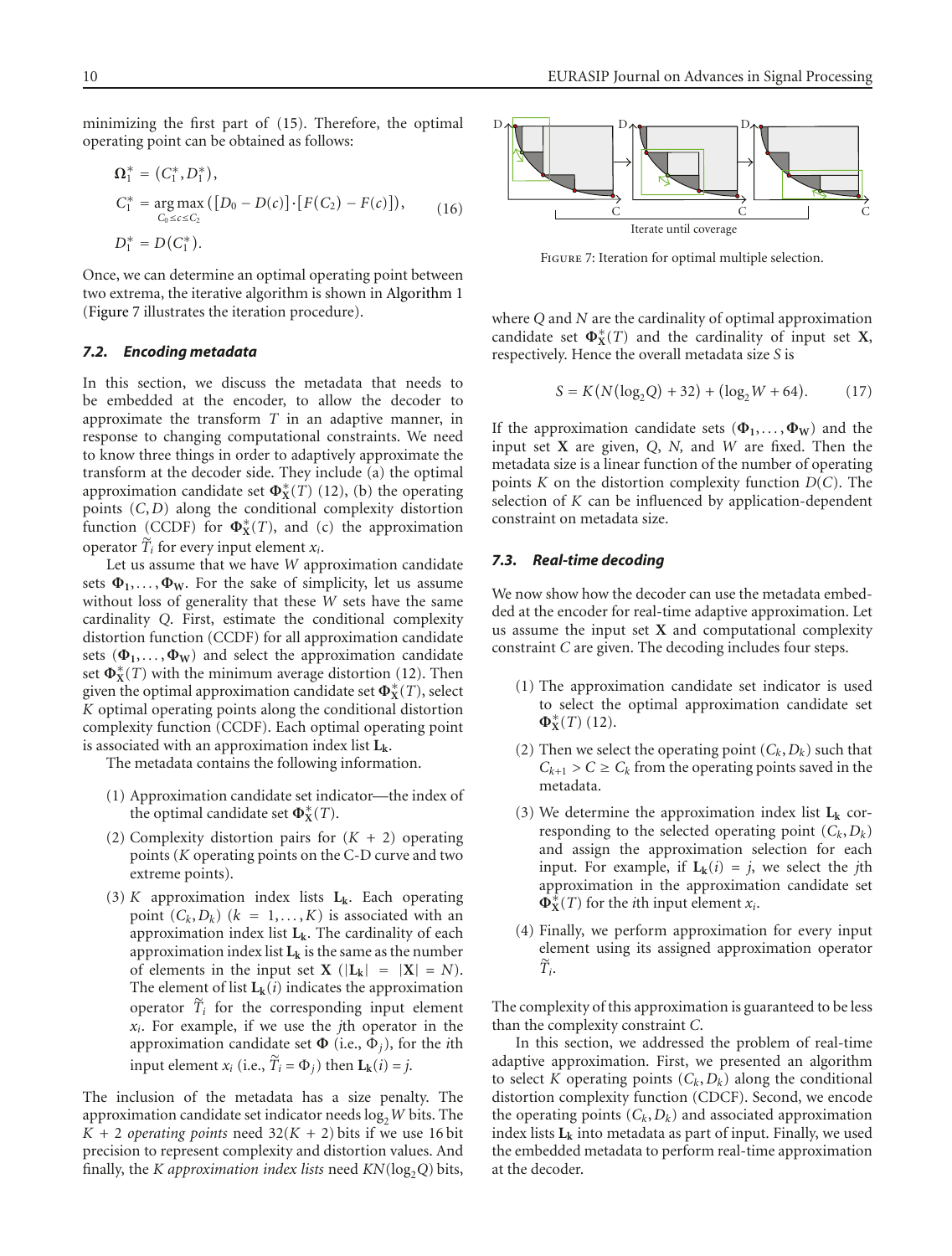*Input:* distortion complexity function *D*(*C*), number of operating points  $K$ , two extreme points  $(C_0, D_0)$  and  $(C_{K+1}, D_{K+1}).$ 

*Output: K* operating points  $\Omega_K = \{ (C_k, D_k), k = 1, \ldots, K \}.$ 

- **1.** Initialization—randomly select *K* points on the distortion complexity function *D*(*C*), sort them in ascending order of complexity value, and compute the sampling distortion *d*.
- **2.** for  $j = 1 : K$ .
	- Update  $(C_i, D_j)$  with the optimal single selection (16) of the subcurve of *D*(*C*) from ( $C_{j-1}$ , *D<sub>j−1</sub>*) to (*C<sub>j+1</sub>*, *D<sub>j+1</sub>*).
	- end
- **3.** Update sampling distortion *d*.
- **4.** If the sampling distortion no longer decreases, stop, otherwise go to step 2.

Algorithm 1: Iterative algorithm.

## **8. EXPERIMENTAL RESULTS**

In this section, we present our experimental results for

- (i) estimate the conditional complexity distortion function. CCDF (Section 6.2).
- (ii) compare three different approximation techniques: basis projection, pruning, and joint approximation (Section 3).
- (iii) select optimal operating points (Section 7.1).

We have used a well-known image—Lena at resolution  $256\times$ 256 and 64  $\times$  64 to test our framework. The Lena image at resolution  $64 \times 64$  as the input set **X** is used for estimation of conditional complexity distortion (CCDF). We select the resolution 64  $\times$  64 rather than 256  $\times$  256 here because of the high computational complexity of searching *exact* CCDF (Section 6.2). We use Lena image at resolution  $256 \times 256$  as the input set **X** to compare three approximation techniques and to test operating point selection. In this section, let us denote the exact DCT as  $T<sup>DCT</sup>$ .

## *8.1. Estimation of conditional complexity distortion function (CCDF)*

We now present our experimental results for estimating the conditional complexity distortion function (CCDF). We select DCT as the linear transform  $T^{DCT}$  and construct DCT approximation candidate set  $\Phi_H^{DCT}$  by four DCT approximation operators: **Φ**<sub>**H**</sub> detect DCT</del> as the linear transform  $T^{DT}$  and construct DCT approximation candidate set  $\Phi_H^{DCT}$  by four DCT approximation operators:  $\Phi_H^{DCT} = {\tilde{T}_{H}^{DCT}(0), \tilde{T}_{H}^{DCT}(1), \tilde{T}_{H}^{DCT}(2), T^{DCT}}$ , approximation candidate set  $\Phi_H^L$ <br>tion operators:  $\Phi_H^{DCT} = \{ \widetilde{T}_H^{DCT} (\theta) \}$ <br>where  $\widetilde{T}_H^{DCT}(0), \widetilde{T}_H^{DCT}(1),$  and  $\widetilde{T}$  $_{H}^{\text{DCT}}(0)$ ,  $\widetilde{T}_{H}^{\text{DCT}}(1)$ , and  $\widetilde{T}_{H}^{\text{DCT}}(2)$  are DCT approximation for  $8 \times 8$  image block using Haar wavelet basis projection approximation at resolution  $J = 0, 1, 2$ , respectively, and  $T^{DCT}$  is the exact DCT operator for  $8 \times 8$  image block. The cardinality of  $\Phi_H^{DCT}$  is four ( $|\Phi_H^{DCT}| = 4$ ). We select Lena image with resolution  $64 \times 64$  as the input set **X** that contains 64 8  $\times$  8 image blocks ( $|X|$  = 64). We select the resolution 64  $\times$  64 rather than 256  $\times$  256 here because the computational complexity of searching *exact* CCDF (Section 6.2) increases

| Approximation techniques                                                   | Approximation<br>candidate set notations |  |  |  |
|----------------------------------------------------------------------------|------------------------------------------|--|--|--|
| Haar wavelet basis projection                                              | $\Phi_{\rm H}^{\rm DCT}$                 |  |  |  |
| Rectangle pruning                                                          | $\Phi_{\rm R}^{\rm DCT}$                 |  |  |  |
| Triangle pruning                                                           | $\Phi_{\mathrm{T}}^{\mathrm{DCT}}$       |  |  |  |
| Joint approximation (rectangle pruning<br>+ Haar wavelet basis projection) | $\Phi_{\rm R+H}^{\rm DCT}$               |  |  |  |
| Joint approximation (triangle pruning<br>+ Haar wavelet basis projection)  | $\Phi^{\rm DCT}_{\rm T+H}$               |  |  |  |

exponentially with the number of image blocks. The number of achievable C-D pairs for Lena 256  $\times$  256 and Lena 64  $\times$ 64 are  $1024<sup>4</sup>$  and 64<sup>4</sup>, respectively. Therefore, computing the *exact* CCDF for Lena  $256 \times 256$  is very expensive.

We use the relative difference between the average distortions of exact CCDF and estimated CCDF to evaluate our fast estimation algorithm. The relative difference is defined as follows:

$$
\tau = \frac{\delta' - \delta}{\delta},\tag{18}
$$

where  $\delta$  and  $\delta'$  represent the average distortion of exact CCDF and our estimate, respectively  $(\delta' > \delta)$ . The relative difference in estimating the conditional complexity distortion function for DCT approximation for Lena  $64 \times 64$  using approximation candidate set  $\Phi_H^{DCT}$  is  $\tau = 1.30\%$ . This shows that our fast CCDF estimation algorithm works well.

## *8.2. Comparing different approximation techniques*

In this section, we compare three approximation techniques:

- (i) basis projection approximation (Section 3.2.1);
- (ii) pruning (Section 3.2.2);
- (iii) joint approximation that combines basis projection approximation and pruning (Section 3.2.3).

We use Lena image at resolution  $256 \times 256$  as the input set **X** and we apply these three approximation techniques on the DCT. We use the fast estimation of conditional complexity distortion function (CCDF) and use the average distortion as the evaluation metric.

### *8.2.1. Constructing approximation candidate set*

We now show how to construct approximation candidate set **Φ** (Section 5.2) for each approximation technique. We construct five approximation candidate sets. Table 3 shows the notations of these five approximation candidate sets and their corresponding approximation techniques.

For the sake of consistency, every approximation candidate set has four approximation operators (e.g.,  $|$ ΦH<sub>H</sub><sup>DCT</sup>|  $= |\Phi_R^{\text{DCT}}| = |\Phi_T^{\text{DCT}}| = |\Phi_{R+H}^{\text{DCT}}| = |\Phi_{T+H}^{\text{DCT}}| = 4$ ) and every approximation candidate set includes the exact transform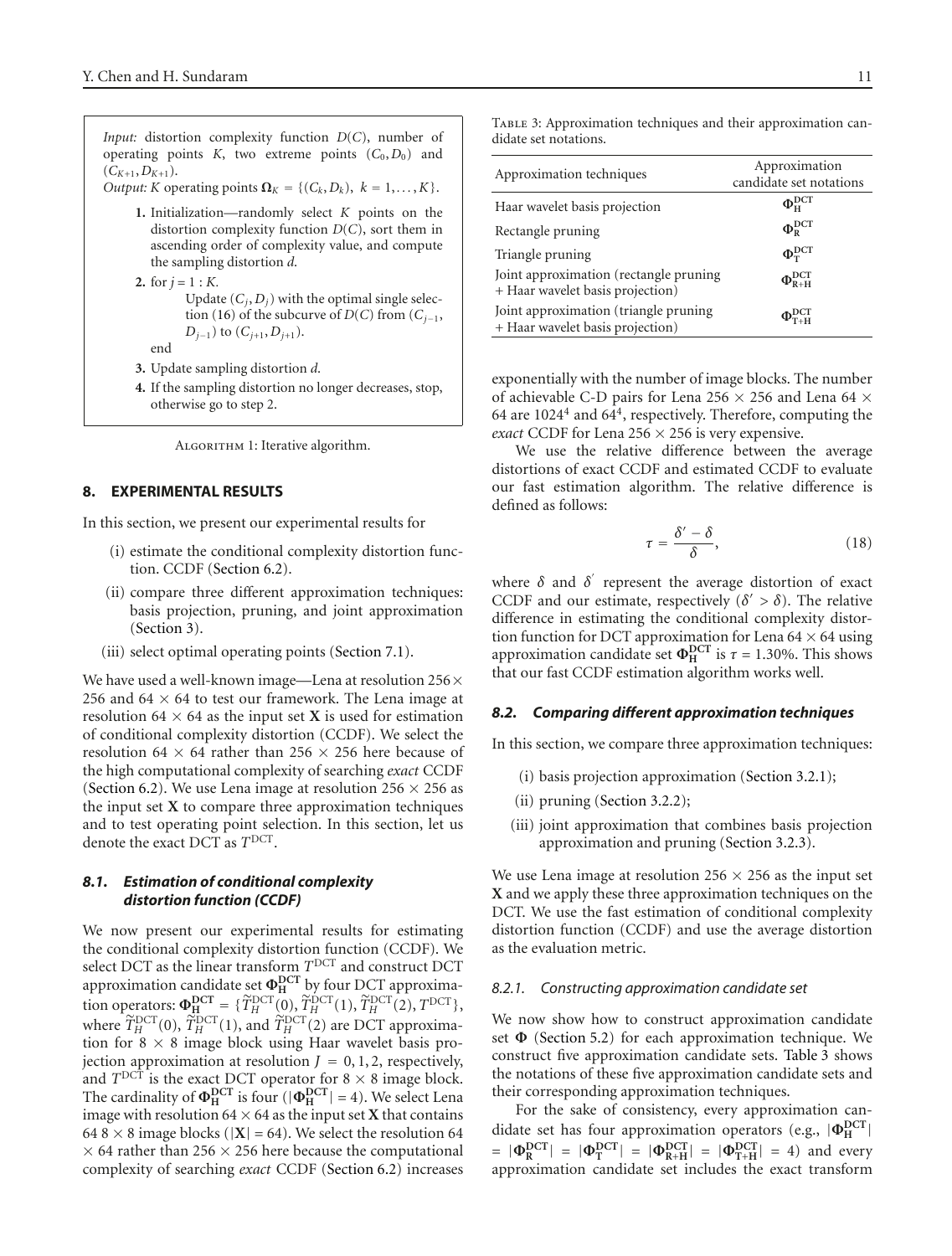

FIGURE 8: Average distortion of CCDF for Lena image  $256 \times 256$  for joint DCT approximation using combination of DCT pruning and Haar wavelet basis projection at different pruning resolutions *Jp*. At each pruning resolution *Jp*, the approximation candidate set **Φ** includes combination of DCT pruning at pruning resolution  $J_p$  and Haar wavelet basis projection at basis resolution  $J_b = 0, 1, 2$  and exact DCT.

TABLE 4: Approximation candidate set construction for all DCT approximation techniques for Lena image  $256 \times 256$ . Each approximation candidate set has four elements ( $\Phi_1 - \Phi_4$ ). The five approximation candidate sets share the same  $\Phi_1$  (only computing the lowest coefficient) TABLE 4: Approximation candidate set construction for all DCT approximation techniques for Lena image 256 × 256. Each approximation candidate sets share the same  $\Phi_1$  (only computing the lowest coefficient) and the same candidate set has four elements ( $\Phi_1$ – $\Phi_4$ ). The five appr<br>and the same  $\Phi_4$  (exact DCT).  $T^{DCT}$  is the exact DCT fc<br>basis projection at basis resolution $J_b = j. \tilde{T}_R^{DCT}(j)$  and  $\tilde{T}$  $T_R^{\text{DCT}}(j)$  and  $\widetilde{T}_T^{\text{DCT}}(j)$  are DCT pruning using rectangle pruning and triangle pruning at pruning and the same  $\Phi_4$  (exact DCT).<sup>7</sup><br>basis projection at basis resolu<br>resolution*J<sub>p</sub>* = *j*, respectively.<sup>7</sup>  $P_{R+H}^{\text{DCT}}(j,k)$  is joint DCT approximation combining rectangle pruning and Haar wavelet basis projection at basis projection at basis resolution $J_b = j \cdot \tilde{T}_R^{\text{DCT}}(j)$  and resolution $J_p = j$ , respectively.  $\tilde{T}_{R+H}^{\text{DCT}}(j,k)$  is joint DCT pruning resolution $J_p = j$  and basis resolution $J_b = k \cdot \tilde{T}$ DCT *<sup>T</sup>*+*<sup>H</sup>* (*j*, *k*) is joint DCT approximation combining triangle pruning and Haar wavelet basis projection at pruning resolution $J_p = j$  and basis resolution $J_b = k$ .

| Transform  | Candidate set                        | Approximation operator elements         |                                         |                                         |                  |  |  |  |
|------------|--------------------------------------|-----------------------------------------|-----------------------------------------|-----------------------------------------|------------------|--|--|--|
|            |                                      | $\Phi_1$                                | $\Phi_2$                                | $\Phi_3$                                | $\Phi_4$         |  |  |  |
|            | $\Phi_H^{DCT}$                       | $\widetilde{T}_{H}^{\text{DCT}}(0)$     | $\widetilde{T}_{H}^{DCT}(1)$            | $\widetilde{T}_{H}^{\text{DCT}}(2)$     |                  |  |  |  |
| <b>DCT</b> | $\Phi_{\rm R}^{\rm DCT}$             | $\widetilde{T}_R^{\rm DCT}(0)$          | $\widetilde{T}_R^{\text{DCT}}(1)$       | $\widetilde{T}_R^{\rm DCT}(2)$          | T <sup>DCT</sup> |  |  |  |
|            | $\Phi_{\mathrm{T}}^{\mathrm{DCT}}$   | $\widetilde{T}_{T}^{\text{DCT}}(0)$     | $\widetilde{T}_{\tau}^{\text{DCT}}(1)$  | $\widetilde{T}_{T}^{\text{DCT}}(2)$     |                  |  |  |  |
|            | $\Phi_{\text{R+H}}^{\text{DCT}}$     | $\widetilde{T}_{R+H}^{\text{DCT}}(3,0)$ | $\widetilde{T}_{R+H}^{\text{DCT}}(3,1)$ | $\widetilde{T}_{R+H}^{\text{DCT}}(3,2)$ |                  |  |  |  |
|            | $\Phi_{\mathrm{T+H}}^{\mathrm{DCT}}$ | $\widetilde{T}_{T+H}^{\text{DCT}}(4,0)$ | $\widetilde{T}_{T+H}^{\text{DCT}}(4,1)$ | $\widetilde{T}_{T+H}^{\rm DCT}(4,2)$    |                  |  |  |  |

(DCT) and the lowest complexity approximation (only compute the lowest frequency coefficient in DCT). Note that the lowest complexity approximations for all DCT approximation techniques presented in this paper are equivalent. They all compute the lowest frequency coefficient and require 63 operations. For the sake of completeness, we note that the  $C = 0$  (constant output) is the lowest complexity case, but is ignored here as this is unlikely to be of practical interest. We describe the construction of five approximation candidate set for DCT in details as follows.

*Haar wavelet basis projection (* $\Phi_H^{DCT})$ —the DCT approximation candidate set using Haar wavelet basis projection (Section 4.1)— $Φ$ <sup>DCT</sup> includes DCT approximation using Haar wavelet basis projection at basis resolution  $J_b$  = 0, 1, 2 and exact DCT.  $\Phi_H^{DCT}$  can be represented using Haar wavelet basis projection at basis resolution  $J_b = 0, 1, 2$  and exact DCT.  $\Phi_H^{DCT}$  can be represented<br>as  $\Phi_H^{DCT} = \{ \tilde{T}_H^{DCT}(0), \tilde{T}_H^{DCT}(1), \tilde{T}_H^{DCT}(2), T^{DCT} \}$ , where  $\tilde{T}_H^{DCT}(0)$ ,  $\tilde{T}_H^{DCT}(1)$ , and  $\tilde{T$ *J<sub>b</sub>* as  $\widetilde{T}$ 

for  $8 \times 8$  image block using Haar wavelet basis projection approximation at resolution  $J = 0, 1, 2$ , respectively, and  $T<sup>DCT</sup>$  is the exact DCT operator.

*Pruning* ( $\Phi_R^{DCT}$  and  $\Phi_T^{DCT}$ )—we now present the construction of DCT approximation candidate set for rectangle pruning (Section  $4.2$ )— $\Phi_R^{DCT}$ . In the similar manner, we can construct  $\Phi_{\text{T}}^{\text{DCT}}$ . There are eight pruning resolutions in DCT rectangle pruning operator. The minimum pruning resolution  $J_p = 0$  (computing the lowest frequency coefficient) and maximum pruning resolution  $J_p = 7$ (exact DCT) are included in the  $\Phi_R^{DCT}$ . We need to select another two resolutions  $(J_p^a, J_p^b)$  from  $J_p = 1, 2, 3$ . Let us denote the DCT approximation using rectangle pruning another two resolutions  $(J_p^a, J_p^b)$  from  $J_p = 1, 2, 3$ . Let us denote the DCT approximation using rectangle pruning at resolution  $J_p$  as  $\tilde{T}_R^{\text{DCT}}(J_p)$ . We choose the resolution pair  $(J_p^a, J_p^b)$  such that the approximation candidate set  $\Phi_{\mathbf{R}}^{\text{DCT}} = \{ \widetilde{T}_{R}^{\text{DCT}}(0), \widetilde{T}_{R}^{\text{DCT}}(J_{p}^{a}), \widetilde{T}_{R}^{\text{DCT}}(J_{p}^{b}), T^{\text{DCT}} \}$  has the miniresolution  $J_p$  as  $\tilde{T}_R^{\text{DCT}}(J_p)$ ,<br>
air  $(J_p^a, J_p^b)$  such that the a<br>  $R^{\text{DCT}} = {\tilde{T}_R^{\text{DCT}}(0), \tilde{T}_R^{\text{DCT}}(J_p^a), \tilde{T}_R^b}$ mum average distortion of conditional complexity distortion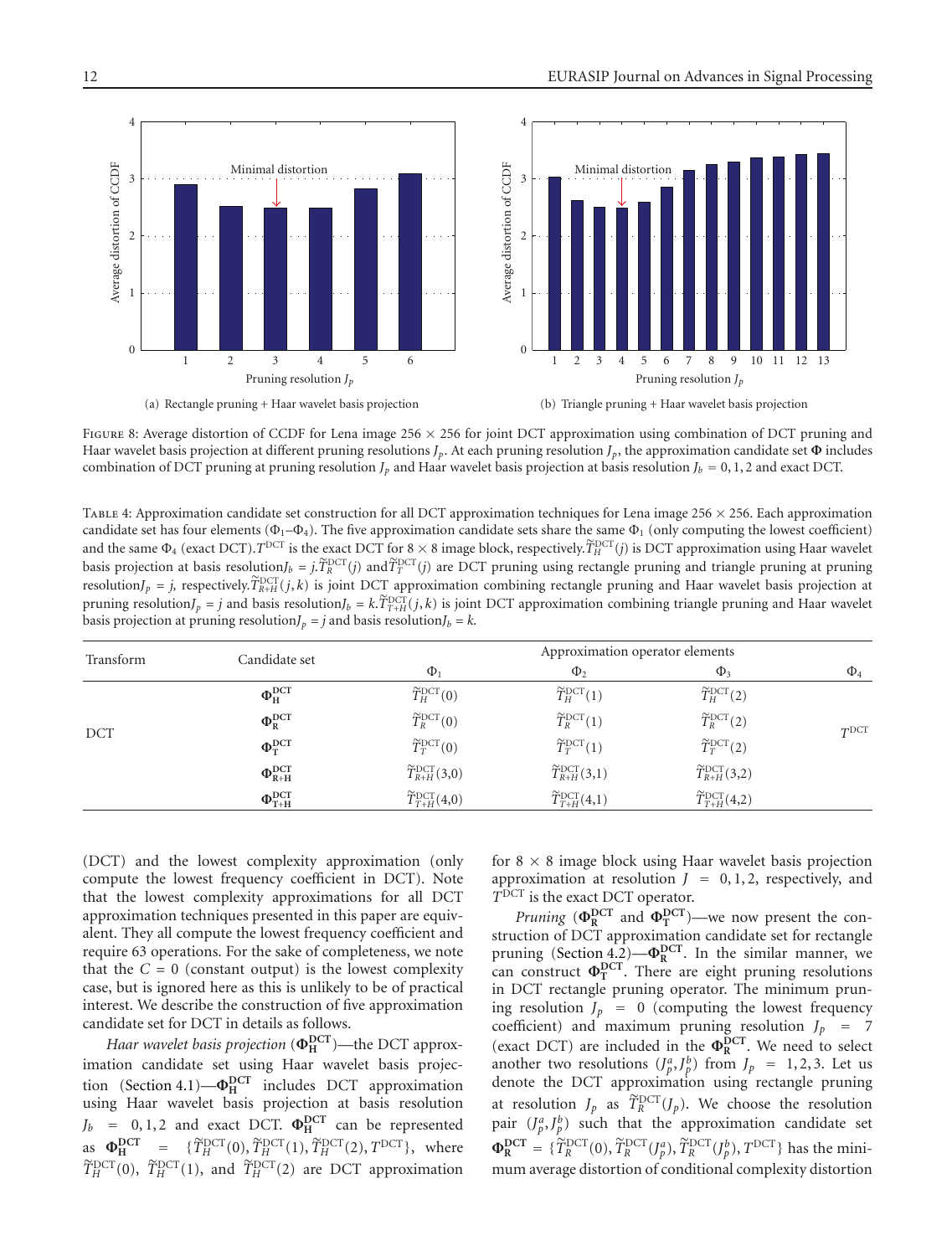

FIGURE 9: Conditional complexity distortion function (CCDF) for Lena image  $256 \times 256$  for five DCT approximation candidate sets.



DCT approximation techniques

Figure 10: Average distortion of conditional complexity distortion function (CCDF) for Lena image  $256 \times 256$  for five DCT approximation candidate sets.

function (CCDF)  $\delta_{\mathbf{X}}^{\text{DCT}}(\Phi_{\mathbf{R}}^{\text{DCT}})$  over 3C<sub>2</sub> possible resolution pairs  $(J_p^a, J_p^b)$ . The  $\Phi_{\mathbb{R}}^{DCT}$  for the input set **X** is computed as follows:

$$
\Phi_{\mathbf{R}}^{\text{DCT}}(\mathbf{X}) = \underset{\substack{\mathbf{\Phi} = \{\widetilde{T}_{R}^{\text{DCT}}(0), \widetilde{T}_{R}^{\text{DCT}}(J_{p}^{a}), \widetilde{T}_{R}^{\text{DCT}}(J_{p}^{b}), T^{\text{DCT}}\}}}{{\text{arg min}} \left[ \delta_{\mathbf{X}}^{\text{DCT}}(\mathbf{\Phi}) \right].}
$$
\n(19)

For Lena image 256  $\times$  256, it is straightforward to show that the selection ( $J_p^a = 1$ ,  $J_p^b = 2$ ) has the minimum average distortion. Hence **ΦDCT <sup>R</sup>** includes the DCT rectangle pruning at pruning resolution  $J_p = 0, 1, 2$  and exact DCT (equivalent to  $J_p = 7$ ). Similarly, we can show that  $\Phi_T^{DCT}$  includes DCT triangle pruning at pruning resolution  $J_p = 0, 1, 2$  and exact DCT.

*Joint approximation that combines basis projection and pruning* ( $\Phi_{\text{R+H}}^{\text{DCT}}$  and  $\Phi_{\text{T+H}}^{\text{DCT}}$ )—we now discuss the construction of approximation candidate set for joint DCT approximation that combines Haar wavelet basis projection and DCT rectangle pruning (Section 4.3)— $\Phi_{\text{R+H}}^{\text{DCT}}$ . In the similar manner, we can create  $\Phi_{T+H}^{DCT}$ . The key idea is that we select an optimal pruning resolution *J*<sup>∗</sup><sub>*p*</sub> and use the joint approximation that combines DCT pruning at resolution  $J_p^*$ and Haar basis projection at basis resolution  $J_b = 0, 1, 2$  and exact DCT to construct  $\Phi_{\text{R+H}}^{\text{DCT}}$ . The optimal is in the sense of minimum average distortion of conditional complexity distortion function (CCDF)  $\delta_{\mathbf{X}}^{\text{DCT}}(\mathbf{\Phi}_{\text{R}+\text{H}}^{\text{DCT}})$ . Let us denote the joint DCT approximation using rectangle pruning at resolution *Jp* and Haar wavelet basis projection at basis resolution *J<sub>p</sub>* and Haar wavelet basis projection at basis resolution *J<sub>p</sub>* and Haar wavelet basis projection at basis resolution *J<sub>p</sub>* as  $\widetilde{T}_{R+H}^{\text{DCT}}(J_p, J_b)$ . The  $\Phi_{R+H}^{\text{DCT}}$  for the input set **X** is computed as follows:

$$
\Phi_{\mathbf{R}+\mathbf{H}}^{\text{DCT}}(\mathbf{X}) = \underset{\substack{\Phi = \{\widetilde{T}_{R+H}^{\text{DCT}}(J_p, 0), \widetilde{T}_{R+H}^{\text{DCT}}(J_p, 1), \widetilde{T}_{R+H}^{\text{DCT}}(J_p, 2), T^{\text{DCT}}\}}}^{\text{arg min}} [\delta_{\mathbf{X}}^{\text{DCT}}(\mathbf{\Phi})].
$$
\n(20)

For Lena image  $256 \times 256$ , the pruning resolution with minimum average distortion is  $J_p = 3$  (shown in Figure 8(a)). Hence  $\Phi_{\text{R+H}}^{\text{DCT}}$  includes the combination of DCT pruning at pruning resolution  $J_p = 3$  and Haar wavelet basis projection at basis resolution  $J_b = 0, 1, 2$  and exact DCT. In the similar manner, we can construct  $\Phi_{\text{T+H}}^{\text{DCT}}$ . The optimal pruning resolutions  $J_p$  to construct  $\Phi_{T+H}^{DCT}$  is 4 (shown in Figure 8(b)).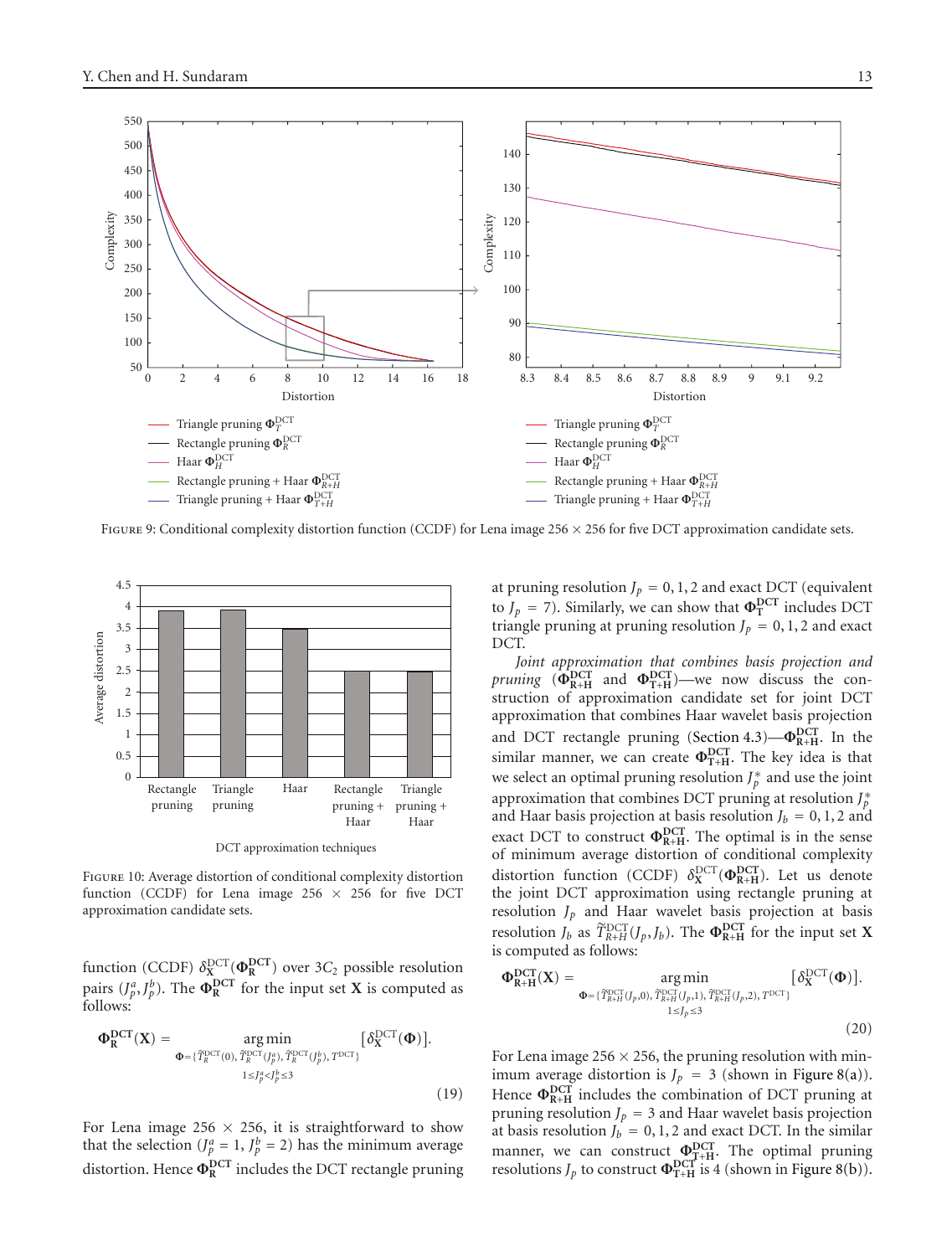

Figure 11: Optimal operating point selection along the conditional complexity distortion function (CCDF) using DCT approximation candidate set  $\Phi_{\text{T+H}}^{\text{DCT}}$  (joint DCT approximation that combines triangle pruning and Haar wavelet basis projection) for Lena image  $256 \times 256$ . Each operating point is associated with a recovered image that is obtained by using exact inverse DCT on the DCT approximation result.



Figure 12: Tradeoff between average saving load of metadata (bits per image block) and sampling distortion. *K*: number of operating points on the C-D curve.

Table 4 shows the approximation operator elements for all approximation candidate sets for DCT approximation for Lena image 256  $\times$  256. Note that each operator element is used for approximation of  $8 \times 8$  image blocks. Note also that the first elements  $\Phi_1$  of all approximation candidate sets are equivalent. This is just the computation of the lowest frequency coefficient of DCT result and it requires 63 operations.

## *8.2.2. Results*

We now discuss the experimental results of DCT approximation using five approximation candidate sets (Table 4). Figure 9 shows the CCDFs based on five DCT approximation candidate sets (Table 4). Figure 10 plots the average distortions of CCDF for these five DCT approximation candidate sets.

We have two observations:

- (1) *Haar > Pruning*—the approximation *only* using Haar wavelet basis projection is *better* than the approximation *only* using pruning (rectangle or triangle pruning).
- (2) *Joint > Haar*—the joint approximation is *better* than both the approximation *only* using Haar wavelet basis approximation and the approximation *only* using pruning.

The term "better" is in the sense of lower conditional complexity distortion function (CCDF) that results in lower average distortions of CCDF. We use "*>*" to represent "is better than."

The result *Haar > Pruning* holds true because the Haar wavelet basis projection can approximate the low-frequency coefficients of DCT with small distortion while costing less computations than the pruning operator. For the same distortion *D*, the Haar wavelet basis projection needs less computational resources *C* than pruning. Let us explain this in terms of complexity and distortion in detail. The approximation candidate set for Haar wavelet basis projection  $(\Phi_H^{DCT})$  only have two approximation operators ( $\Phi_2$  and  $\Phi_3$ ) Table 4) that are different from the approximation candidate set for pruning ( $\Phi_R^{DCT}/\Phi_T^{DCT}$ ). Hence we only compare the Haar wavelet basis at basis resolution basis  $J_b = 1, 2$  ( $\Phi_2$  and  $\Phi_3$  in  $\Phi_H^{DCT}$ ) to the pruning at pruning resolution *J<sub>p</sub>* = 1, 2  $(\Phi_2 \text{ and } \Phi_3 \text{ in } \Phi_R^{\text{DCT}}/\Phi_T^{\text{DCT}}).$ 

- (i) *Complexity*—the computational complexity of DCT approximation only using Haar wavelet basis projection at basis resolution  $J_b$  = 2 (272 operations Table 2) is close to the complexity of DCT pruning at pruning resolution  $J_p = 2$  (286 operations for rectangle pruning and 262 operations for triangle pruning). However, the DCT approximation using Haar wavelet basis projection at basis resolution  $J_b =$ 1 (86 operations) requires significantly less computation than DCT pruning at pruning resolution  $J_p = 1$  (210 operations for rectangle pruning and 196 operations for triangle pruning).
- (ii) *Distortion*—the DCT approximation using Haar wavelet basis projection at basis resolution  $J_b = 1, 2$ does not introduce more distortion compared to DCT pruning at pruning resolution  $J_p = 1, 2$ . This is because of two reasons: (a) the DCT coefficients that are *not dropped* in the DCT pruning at pruning resolution  $J_p = 1, 2$  (Figure 5) are approximated with small distortion by the DCT approximation using Haar wavelet basis projection at basis resolution  $J_b = 1, 2$ , respectively, (b) some of higher-frequency coefficients that are *dropped* in the DCT pruning at pruning resolution  $J_p = 1, 2$  are still approximated with small distortion by the DCT approximations using Haar wavelet basis projection at basis resolution  $J_b = 1, 2$ .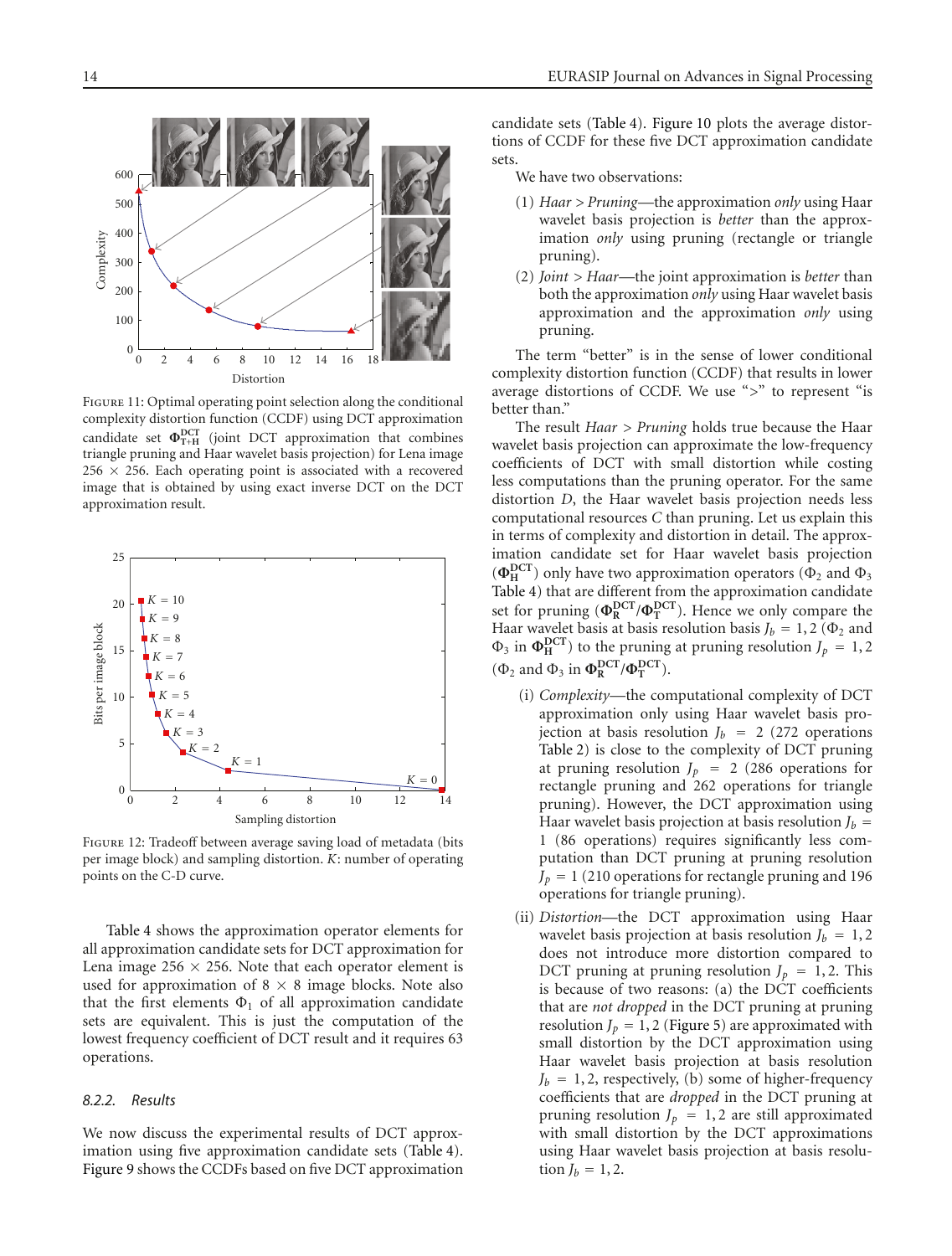*Input:* input set  $X = \{x_i, i = 1, \ldots, N\}$  and approximation candidate set  $\Phi = {\Phi_j, j = 1, ..., Q, C(\Phi_1) \ge C(\Phi_2)}$  $\cdots \geq C(\Phi_{O})\}.$ 

*Output:* estimation of CCDF-(*Ck*, *Dk*) and the corresponding approximation index list **Lk**.

- **1.** Initialization—using approximation  $\Phi_1$  for all input elements and obtain the first C-D pair  $(C_1, D_1)$  and the first approximation index list  $L_1(L_1(i) = 1, i =$  $1, \ldots, N$ ,  $k = 1$ .
- **2.** Compute the ratio between distortion increment and complexity decrement for the input elements that do *not* use the lowest complexity approximation Φ*<sup>Q</sup>* as follows: plexity α<br>*ot* use the<br>lows:<br>Φ<sub>L<sub>k</sub>(*i*)+1</sub>)

that do *not* use the lowest complexity approximation  
\n
$$
\Phi_Q \text{ as follows:}
$$
\n
$$
r_i = \frac{D_{x_i}(\Phi_{\mathbf{L}_k(i)+1}) - D_{x_i}(\Phi_{\mathbf{L}_k(i)})}{C(\Phi_{\mathbf{L}_k(i)}) - C(\Phi_{\mathbf{L}_k(i)+1})} \quad \text{if } \mathbf{L}_k(i) < Q,
$$

where  $C(\cdot)$  is the complexity operator for single input (Table 1),  $D_{x_i}(\cdot)$  is the distortion operator for the single input  $x_i$  (9),  $L_k$  is the approximation index list associated with the C-D pair  $(C_k, D_k)$ , each element of  $L_k$ —(i.e.,  $L_k(i)$ ) indicates the selection of approximation for the corresponding input element  $x_i$ ,  $\Phi_j$  is the *j*th element of approximation candidate set **Φ**.

- **3.** Find the input element  $x_i$  with the minimum ratio **Find the input element**  $x_i$  **with the minimum ratio**  $r_i$ **, change its approximation operator**  $\widetilde{T}_i$  **to the lower** Find the input element  $x_i$  with the minimum ratio  $\tilde{T}_i$  to the log complexity approximation operator in  $\Phi$  (e.g.,  $\tilde{T}_i$ complexity approximation operator in  $\Phi$  (e.g.,  $\tilde{T}_i \leftarrow$  $r_i$ , change its approxi<br>complexity approxim<br> $\Phi_{j+1}$  if the current  $\tilde{T}$  $\Phi_{i+1}$  if the current  $\tilde{T}_i$  is  $\Phi_i$ ), obtain a new C-D pair  $(C_{k+1}, D_{k+1})$  and new approximation index list  $L_{k+1}$  =  ${\bf L}_k(1), \ldots, {\bf L}_k(i-1), {\bf L}_k(i) + 1, {\bf L}_k(i+1), \ldots, {\bf L}_k(N) \},$  $k = k + 1$ .
- **4.** If all input elements use the lowest complexity approximation in  $\Phi$ —(i.e.,  $\Phi$ <sub>O</sub>), stop, otherwise go to step 2.

Algorithm 2: Fast stepwise algorithm.

The result *Joint > Haar* holds true because in the joint case by combining the basis projection with the pruning operator, we save computation in approximating highfrequency coefficients. Since these high-frequency coefficients typically have small energy, directly setting these high coefficients zero only introduces a small distortion but saves significant number of computations.

#### *8.3. Optimal operating point selection*

We now present our experimental results for optimal operating point selection (Section 7.1). Figure 11 shows the optimal operating point selection  $(K = 4)$  results on the estimated CCDF for Lena image  $256 \times 256$  using approximation candidate set  $\Phi_{\text{T+H}}^{\text{DCT}}$  (Table 3). For each operating point, we also show the corresponding recovered image by using exact inverse DCT (IDCT). The triangles in the figure are the two extreme points and the dots are the 4 optimal operating points.

Figure 12 shows the tradeoff between the metadata size (17) and sampling distortion (13). *K* operating points are

selected on the CCDF for Lena image  $256 \times 256$  based on the approximation candidate set  $\Phi_{T+H}^{DCT}$  (DCT approximation using the combination of Haar wavelet basis projection and triangle pruning). In Figure 12, we use bits per image block to represent the metadata size. We can see that as the number of operating points *K* on the C-D curve increases, the sampling distortion decreases and the metadata size (bits per image block) increases. We also find that when *K >* 4, the sampling distortion decrease very slowly, but the metadata size increase significantly. If we select  $K = 4$ , the bits per image block is about 8 bits which means the metadata size is about 1/64th of the gray image.

## **9. CONCLUSION**

In this paper, we have attempted to create a systematic framework for linear transform approximation. There were three key ideas: (a) we presented the basis projection approximation technique and combined it with pruning approximation techniques, (b) we proposed an algorithm to estimate the complexity distortion function and search for optimal transform approximation using several approximation candidate sets. We also proposed a measure to select the optimal approximation candidate set, and (c) we presented an adaptive approximation framework in which the operating points on the C-D curve are embedded in the metadata. Our approach is generic, and applies to any linear transform.

*First*, we developed an efficient Haar wavelet basis projection framework to approximate a widely used multimedia transform—the DCT. We showed how approximations to the input signal as well as the transform output can efficiently trade off computational complexity for signal distortion. *Second*, we presented a theoretical definition of the complexity distortion function, using ideas from rate-distortion theory and proposed conditional complexity distortion function (CCDF) to estimate C-D function. We also presented a fast CCDF estimation algorithm and showed how to estimate the optimal transform approximation. *Finally,* we showed how to compute the optimal operating points on the CCDF curve and embed their information into the image metadata. We also presented a framework to perform adaptive approximation in real time for changing computational resources by using this metadata.

Our experimental results on the Lena image are excellent. They showed (a) that combination of the input approximation (basis projection) and output transform approximation (pruning) have the best results. (b) Our CCDF estimation algorithm is close to the exact CCDF. The relative error is 0.039%. (c) We additionally showed the relationship between the metadata size and the introduced distortion.

In our paper, we did not consider the issue of transform coefficient quantization, an important real world issue. The quantization of the coefficients will have the effect of shifting right the C-D curves. However, this needs further elaboration as the exact effect in general will be content dependent.

This result can be extended in many directions. We plan to combine different basis projection techniques (e.g., Haar and polynomials), for more efficient basis approximation.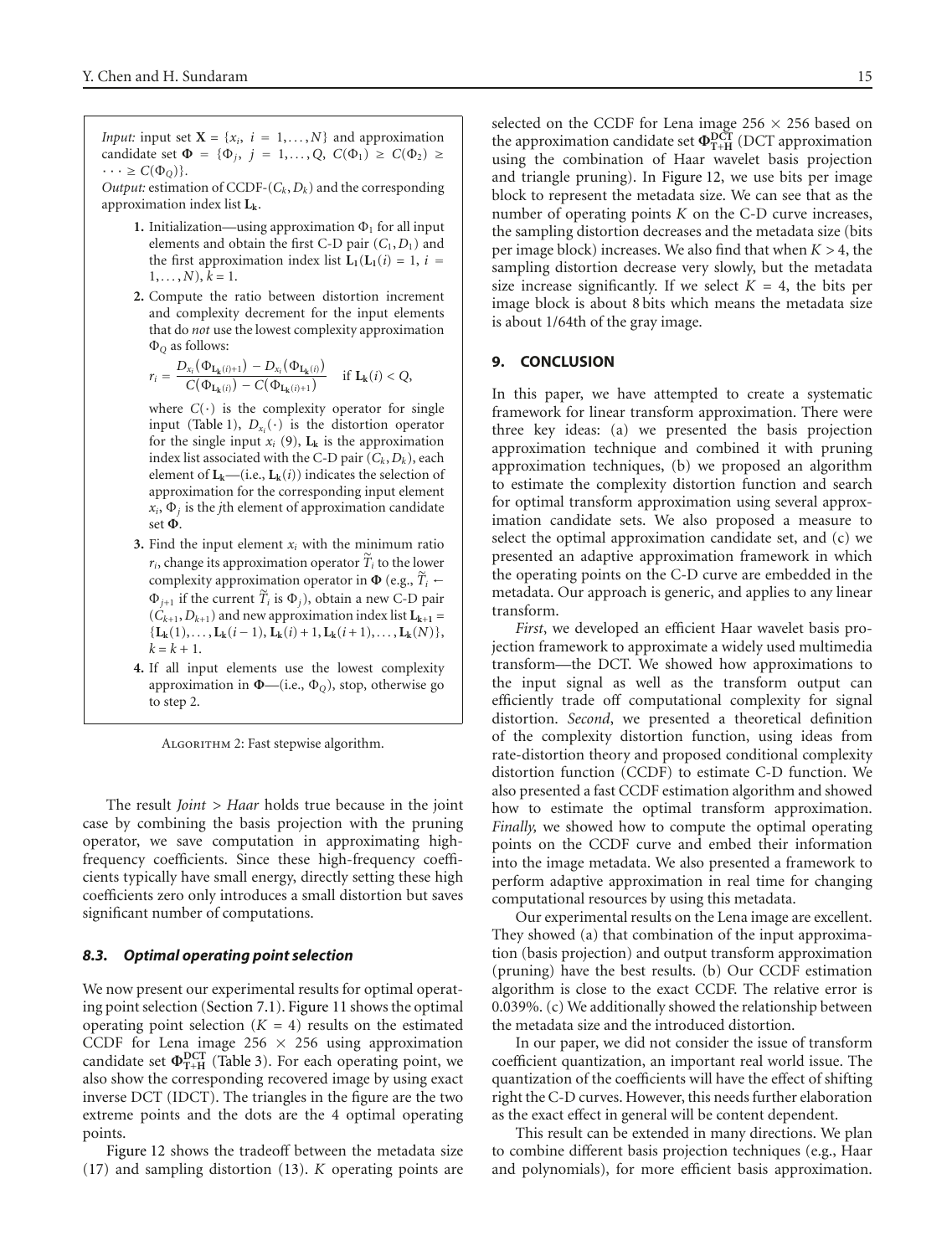We plan to incorporate metadata size as a constraint of our approximation algorithm. We are hopeful that the results in this paper along with the metadata size constraint can allow us to develop a joint complexity distortion rate (C-D-R) optimization framework, thus trading off complexity versus distortion versus rate.

## **APPENDIX**

## **ESTIMATION OF THE CONDITIONAL COMPLEXITY DISTORTION FUNCTION**

We now describe the algorithm for fast estimation of the conditional complexity distortion function in detail. Let us assume that the approximating candidate set **Φ** has *Q* elements. For each C-D pair (*Ck*, *Dk*), that is part of the C-D curve, we generate an *approximation index list* **Lk**. The cardinality of each approximation index list  $L_k$  is the same as the number of elements in the input set  $X(|L_k| = |X|)$ = *N*). The purpose of the list is to indicate the specific approximation to be performed at the specific location in the image, that is, each element of list  $L_k(i)$  indicates the purpose of the *n*<br>approximation to be perform<br>the approximation operator  $\tilde{T}$ the approximation operator  $\widetilde{T}_i$  for the corresponding input element *xi*. For example, if we use the *j*th operator in the approximation candidate set **Φ** (i.e., Φ*j*), for the *i*th input element *x<sub>i</sub>*. For example, if we use the *j*th operator in the approximation candidate set  $\Phi$  (i.e.,  $\Phi_j$ ), for the *i*th input element *x<sub>i</sub>* (i.e.,  $\widetilde{T}_i = \Phi_j$ ), then **L**<sub>k</sub>(*i*) = *j*. The approximation operator for the input element  $x_i$  can be also represent as red or  $\tilde{T}$  $\ddot{T}_i = \Phi_{\mathbf{L}_k(i)}$ , the detailed algorithm is shown in Algorithm 2.

Our fast stepwise algorithm saves significant computations. Our algorithm only generates *NQ* − *N* + 1 C-D pairs (linear in *Q*) while searching the exact conditional complexity distortion function requires computing *N<sup>Q</sup>* C-D pairs.

## **ACKNOWLEDGMENT**

This research work is supported by the NSF Grant no. 03-08268: "Development of Quality-Adaptive Media-Flow Architectures to Support Sensor Data Management."

## **REFERENCES**

- [1] W.-H. Chen, C. H. Smith, and S. Fralick, "A fast computational algorithm for the discrete cosine transform," *IEEE Transactions on Communications*, vol. 25, no. 9, pp. 1004–1009, 1977.
- [2] H. S. Hou, "A fast recursive algorithm for computing the discrete cosine transform," *IEEE Transaction on Acoustics, Speech, and Signal Processing*, vol. 35, no. 10, pp. 1455–1461, 1987.
- [3] B. G. Lee, "A new algorithm to compute the discrete cosine transform," *IEEE Transactions on Acoustics, Speech, and Signal Processing*, vol. 32, no. 6, pp. 1243–1245, 1984.
- [4] S. C. Chan and K. L. Ho, "A new two-dimensional fast cosine transform algorithm," *IEEE Transactions on Signal Processing*, vol. 39, no. 2, pp. 481–485, 1991.
- [5] P. Duhamel and C. Guillemot, "Polynomial transform computation of the 2D DCT," in *Proceedings of IEEE International Conference on Acoustics, Speech and Signal Processing (ICASSP '90)*, vol. 3, pp. 1515–1518, Albuquerque, NM, USA, April 1990.
- [6] E. Feig and S. Winograd, "Fast algorithms for the discrete cosine transform," *IEEE Transactions on Signal Processing*, vol. 40, no. 9, pp. 2174–2193, 1992.
- [7] J. Makhoul, "A fast cosine transform in one and two dimensions," *IEEE Transactions on Acoustics, Speech, and Signal Processing*, vol. 28, no. 1, pp. 27–34, 1980.
- [8] P. Duhamel and H. H'Mida, "New 2<sup>n</sup> DCT algorithms suitable for VLSI implementation," in *Proceedings of IEEE International Conference on Acoustics, Speech and Signal Processing (ICASSP '87)*, pp. 1805–1808, Dallas, Tex, USA, April 1987.
- [9] E. Feig and S. Winograd, "On the multiplicative complexity of discrete cosine transforms," *IEEE Transactions on Information Theory*, vol. 38, no. 4, pp. 1387–1391, 1992.
- [10] C. Loeffer, A. Ligtenberg, and G. S. Moschytz, "Practical fast 1-D DCT algorithms with 11 multiplications," in *Proceedings of IEEE International Conference on Acoustics, Speech and Signal Processing (ICASSP '89)*, vol. 2, pp. 988–991, Glasgow, UK, May 1989.
- [11] A. Molino, F. Vacca, and T. Nguyen, "Energy tradeoffs for DSPbased implementation of IntDCT," in *Proceedings of the 37th Asilomar Conference on Signals, Systems and Computers*, vol. 2, pp. 2166–2170, Pacific Grove, Calif, USA, November 2003.
- [12] M. Puschel, J. M. F. Moura, J. R. Johnson, et al., "SPIRAL: code generation for DSP transforms," *Proceedings of the IEEE*, vol. 93, no. 2, pp. 232–275, 2005.
- [13] J. Demmel, J. Dongarra, V. Eijkhout, et al., "Self-adapting linear algebra algorithms and software," *Proceedings of the IEEE*, vol. 93, no. 2, pp. 293–312, 2005.
- [14] R. C. Whaley, A. Petitet, and J. J. Dongarra, "Automated empirical optimizations of software and the ATLAS project," *Parallel Computing*, vol. 27, no. 1-2, pp. 3–35, 2001.
- [15] Z. Hu and H. Wan, "A novel generic fast Fourier transform pruning technique and complexity analysis," *IEEE Transactions on Signal Processing*, vol. 53, no. 1, pp. 274–282, 2005.
- [16] J. D. Markel, "FFT pruning," *IEEE Transactions on Audio Electroacoustics*, vol. 19, no. 4, pp. 305–311, 1971.
- [17] H. V. Sorensen and C. S. Burrus, "Efficient computation of the DFT with only a subset of input or output points," *IEEE Transactions on Signal Processing*, vol. 41, no. 3, pp. 1184–1200, 1993.
- [18] K. S. Knudsen and L. T. Bruton, "Recursive pruning of the 2D DFT with 3D signal processing applications," *IEEE Transactions on Signal Processing*, vol. 41, no. 3, pp. 1340–1356, 1993.
- [19] Y.-M. Huang, J.-L. Wu, and C.-L. Chang, "A generalized output pruning algorithm for matrix-vector multiplication and its application to compute pruning discrete cosine transform," *IEEE Transactions on Signal Processing*, vol. 48, no. 2, pp. 561–563, 2000.
- [20] A. N. Skodras, "Fast discrete cosine transform pruning," *IEEE Transactions on Signal Processing*, vol. 42, no. 7, pp. 1833–1837, 1994.
- [21] C. A. Christopoulos and A. N. Skodras, "Pruning the twodimensional fast cosine transform," in *Proceedings of the 7th European Signal Processing Conference (EUSIPCO '94)*, pp. 596–599, Scotland, UK, September 1994.
- [22] A. Silva and A. Navarro, "Fast  $8 \times 8$  DCT pruning algorithm," in *Proceedings of IEEE International Conference on Image Processing (ICIP '05)*, pp. 317–320, Genova, Italy, September 2005.
- [23] J. Bormans, J. Gelissen, and A. Perkis, "MPEG-21: the 21st century multimedia framework," *IEEE Signal Processing Magazine*, vol. 20, no. 2, pp. 53–62, 2003.